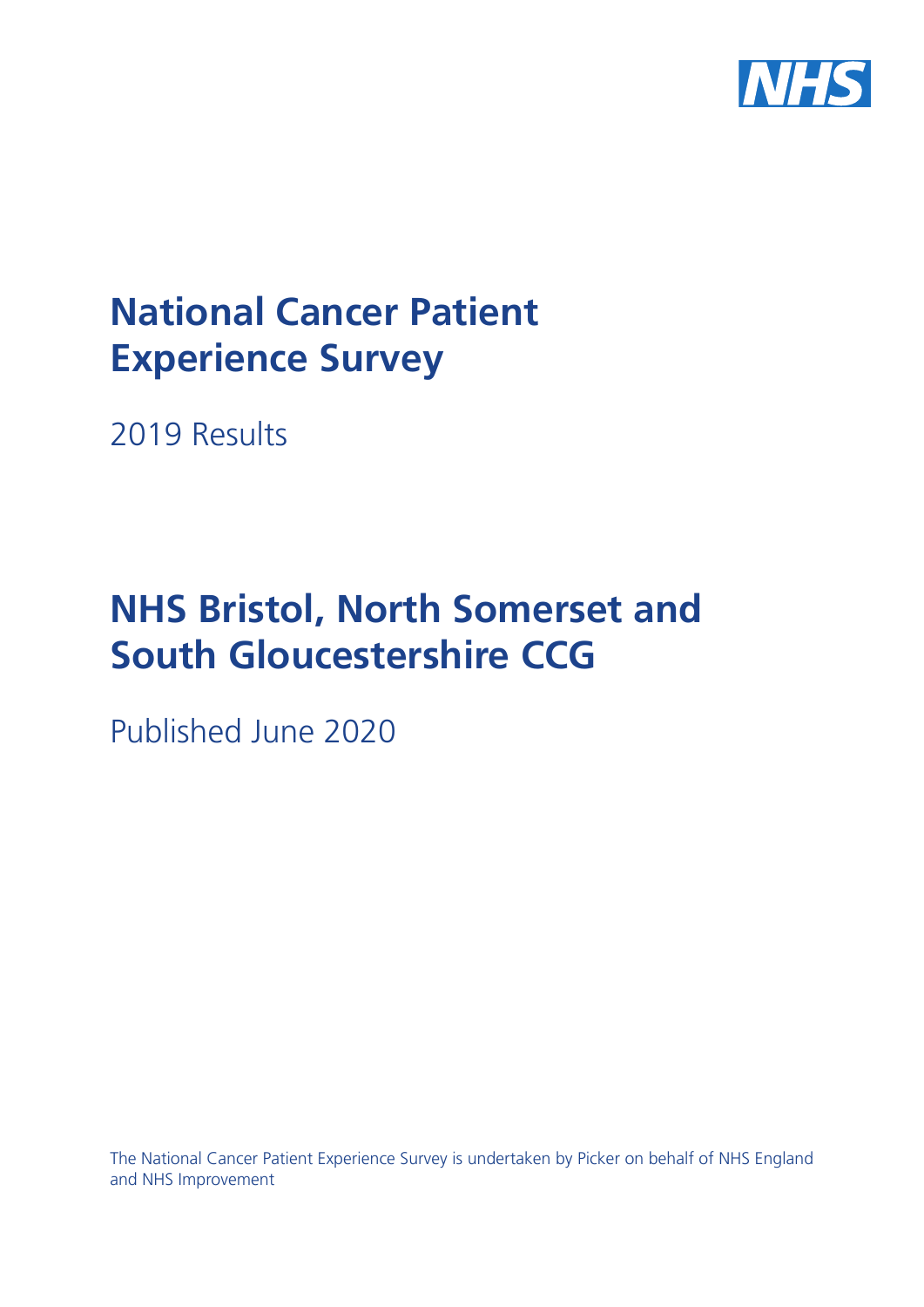# **Executive Summary** Case Mix Adjusted scores

#### **Cancer Dashboard Questions**

The following seven questions are included in phase 1 of the Cancer Dashboard developed by Public Health England and NHS England:

Q61. Patient's average rating of care scored from very poor to very good

| 0   | 2                                                             | 3 | 5 |  | 8 | q   | 10                                                                                            |  |
|-----|---------------------------------------------------------------|---|---|--|---|-----|-----------------------------------------------------------------------------------------------|--|
|     |                                                               |   |   |  |   | 8.9 |                                                                                               |  |
|     |                                                               |   |   |  |   |     | Q18. Patient definitely involved as much as they wanted in decisions about care and treatment |  |
| 94% |                                                               |   |   |  |   |     | Q19. Patient given the name of a CNS who would support them through their treatment           |  |
| 86% | Q20. Patient found it very or quite easy to contact their CNS |   |   |  |   |     |                                                                                               |  |
|     |                                                               |   |   |  |   |     | Q39. Patient always felt they were treated with respect and dignity while in hospital         |  |
|     | leaving hospital                                              |   |   |  |   |     | Q41. Hospital staff told patient who to contact if worried about condition or treatment after |  |
| 62% | treatment                                                     |   |   |  |   |     | Q55. General practice staff definitely did everything they could to support patient during    |  |
|     | Questians Qutside Expected Pange                              |   |   |  |   |     |                                                                                               |  |

#### **Questions Outside Expected Range**

|                                                                                                                  |            | Case Mix Adjusted Scores   |                            |                   |  |
|------------------------------------------------------------------------------------------------------------------|------------|----------------------------|----------------------------|-------------------|--|
|                                                                                                                  | 2019 Score | Lower<br>Expected<br>Range | Upper<br>Expected<br>Range | National<br>Score |  |
| Q5. Received all the information needed about the test                                                           | 96%        | 94%                        | 96%                        | 95%               |  |
| Q19. Patient given the name of a CNS who would support them through their treatment                              | 94%        | 90%                        | 94%                        | 92%               |  |
| Q22. Hospital staff gave information about support or self-help groups for people with<br>cancer                 | 95%        | 86%                        | 90%                        | 88%               |  |
| Q23. Hospital staff discussed or gave information about the impact cancer could have on<br>day to day activities | 88%        | 82%                        | 86%                        | 84%               |  |
| Q24. Hospital staff gave information on getting financial help or possible benefits                              | 71%        | 59%                        | 67%                        | 63%               |  |
| Q25. Hospital staff told patient they could get free prescriptions                                               | 86%        | 79%                        | 85%                        | 82%               |  |
| Q34. Patient thought there were always or nearly always enough nurses on duty to care for<br>them                | 72%        | 61%                        | 68%                        | 64%               |  |
| Q36. Patient always given enough privacy when discussing condition or treatment                                  | 88%        | 82%                        | 88%                        | 85%               |  |
| Q44. Cancer doctor had the right documents at patient's last outpatient appointment                              | 97%        | 95%                        | 97%                        | 96%               |  |
| Q51. Hospital staff definitely gave family or someone close all the information needed to<br>help care at home   | 63%        | 57%                        | 63%                        | 60%               |  |
| Q55. General practice staff definitely did everything they could to support patient during<br>treatment          | 62%        | 55%                        | 62%                        | 58%               |  |
|                                                                                                                  |            |                            |                            |                   |  |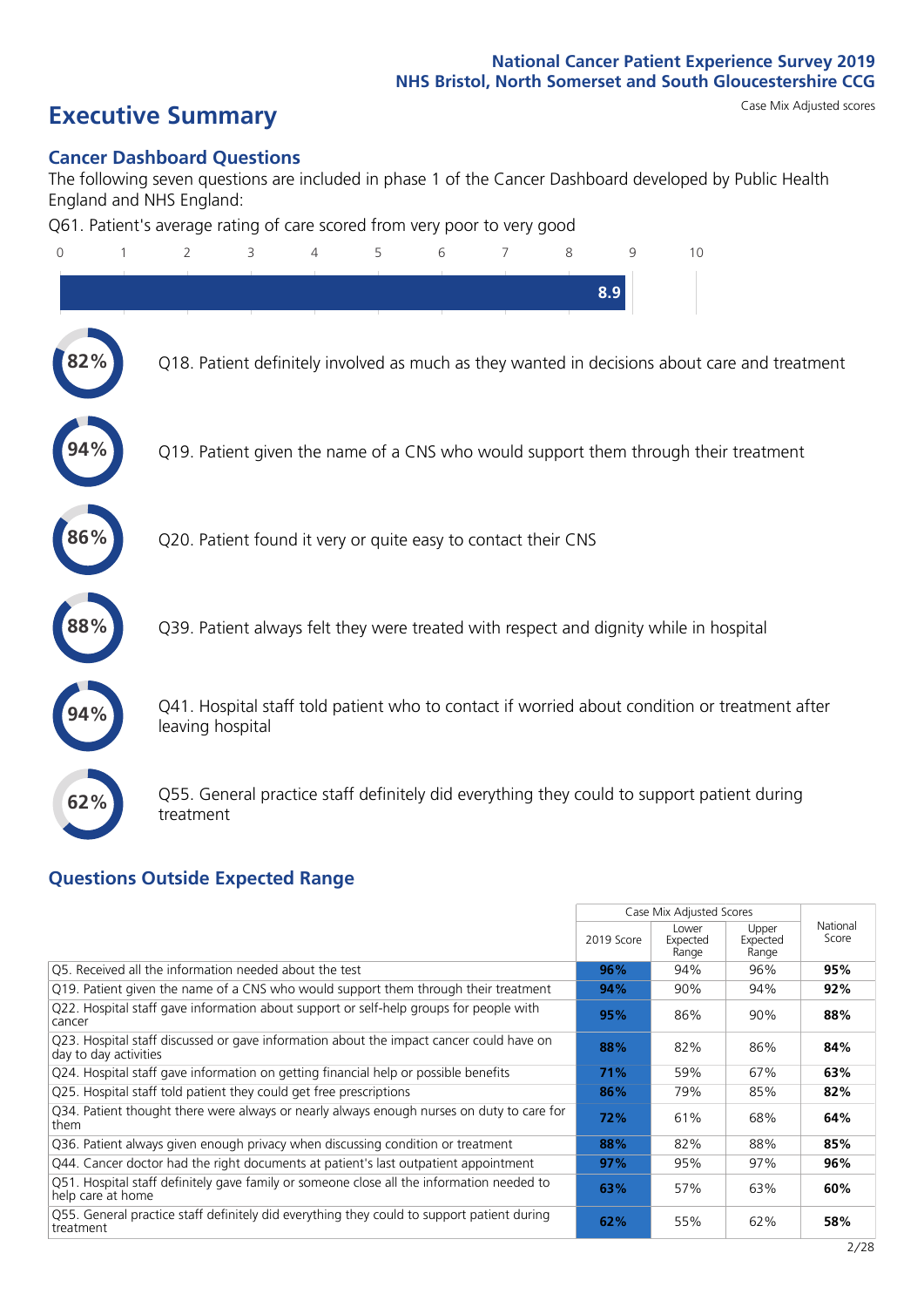|                                                                                                               |            | Case Mix Adjusted Scores   |                                          |                   |  |
|---------------------------------------------------------------------------------------------------------------|------------|----------------------------|------------------------------------------|-------------------|--|
|                                                                                                               | 2019 Score | Lower<br>Expected<br>Range | Upper<br>Expected<br>Range<br>75%<br>38% | National<br>Score |  |
| Q56. Different people treating and caring for patient always work well together to give best<br>possible care | 76%        | 70%                        |                                          | 73%               |  |
| O60. Someone discussed with patient whether they would like to take part in cancer<br>research                | 39%        | 23%                        |                                          | 30%               |  |

|                                                                                               |            | Case Mix Adjusted Scores   |                            |                   |
|-----------------------------------------------------------------------------------------------|------------|----------------------------|----------------------------|-------------------|
|                                                                                               | 2019 Score | Lower<br>Expected<br>Range | Upper<br>Expected<br>Range | National<br>Score |
| Q30. Hospital staff didn't talk in front of patient as if patient wasn't there                | 80%        | 81%                        | 87%                        | 84%               |
| Q46. Beforehand patient completely had all information needed about radiotherapy<br>treatment | 82%        | 83%                        | 90%                        | 86%               |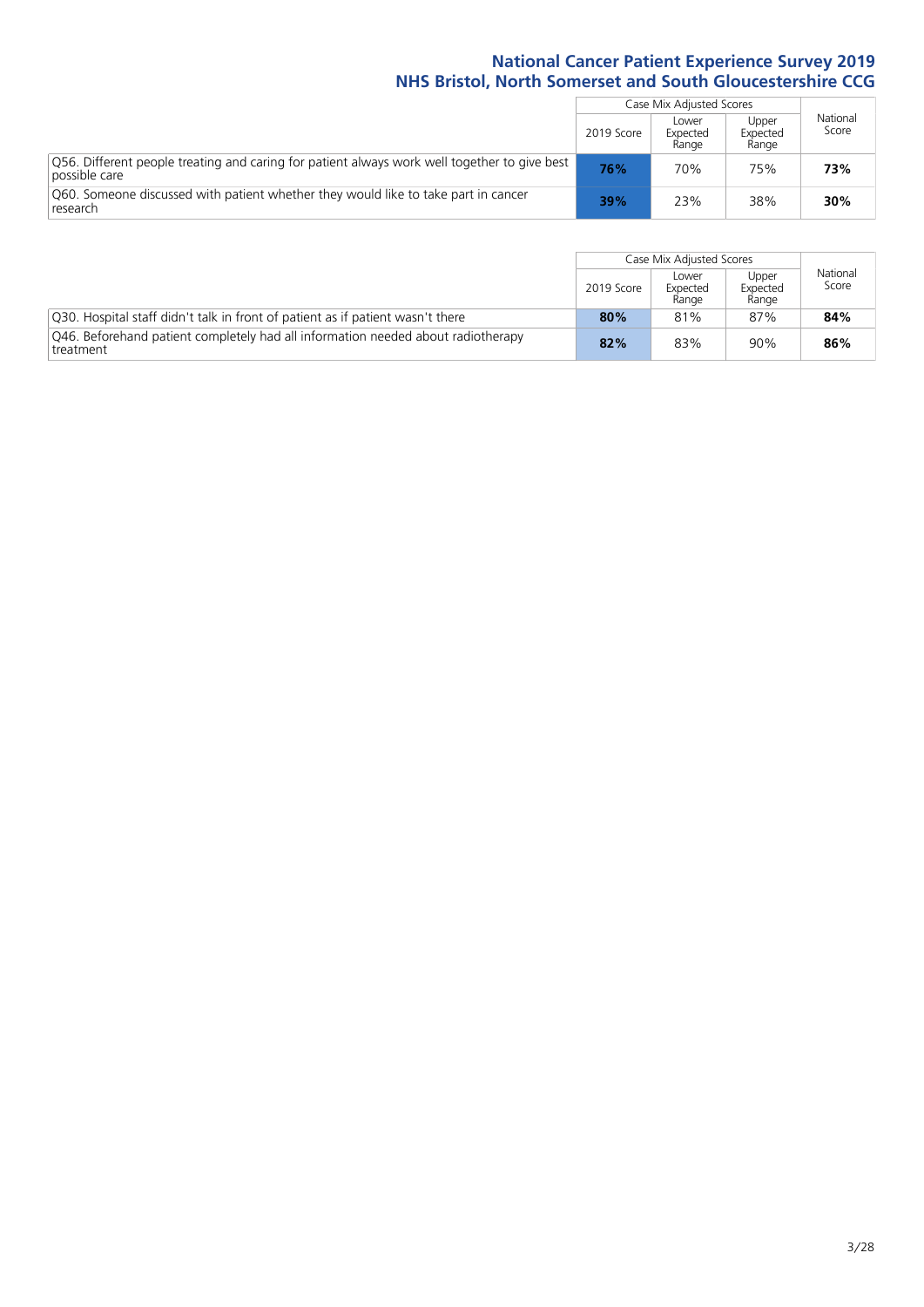## **Introduction**

The National Cancer Patient Experience Survey 2019 is the ninth iteration of the survey first undertaken in 2010. It has been designed to monitor national progress on cancer care; to provide information to drive local quality improvements; to assist commissioners and providers of cancer care; and to inform the work of the various charities and stakeholder groups supporting cancer patients.

The survey was overseen by a national Cancer Patient Experience Advisory Group. This Advisory Group set the principles and objectives of the survey programme and guided questionnaire development. The survey was commissioned and managed by NHS England. The survey provider, Picker, is responsible for designing, running and analysing the survey.

The 2019 survey involved 143 NHS Trusts. Out of 111,366 people, 67,858 people responded to the survey, yielding a response rate of 61%.

# **Methodology**

#### **Eligibility, fieldwork and survey methods**

The sample for the survey included all adult (aged 16 and over) NHS patients, with a confirmed primary diagnosis of cancer, discharged from an NHS Trust after an inpatient episode or day case attendance for cancer related treatment in the months of April, May and June 2019. The fieldwork for the survey was undertaken between December 2019 and March 2020.

As in the previous four years, the survey used a mixed mode methodology. Questionnaires were sent by post, with two reminders where necessary, but also included an option to complete the questionnaire online. A Freephone helpline and email was available for respondents to opt out, ask questions about the survey, enable them to complete their questionnaire over the phone and provide access to a translation and interpreting facility for those whose first language was not English.

#### **Case-mix adjustment**

Both unadjusted and adjusted scores are presented in this report. Case-mix adjusted scores allows us to account for the impact that differing patient populations might have on results. By using the case-mix adjusted estimates we can obtain a greater understanding of how a CCG is performing given their patient population. The factors taken into account in this case-mix adjustment are gender, age, ethnic group, deprivation, and tumour group.

#### **Scoring methodology**

Fifty-two questions from the questionnaire are scored as these questions relate directly to patient experience. For all but one question (Q61), scores are presented as the percentage of positive responses out of all scored responses. For Q61, respondents rate their overall care on a scale of 0 to 10, of which the average was calculated for this question's presented score. The percentages in this report have been rounded to the nearest percentage point. Therefore, in some cases the figures do not appear to add up to 100%.

#### **Statistical significance**

In the reporting of 2019 results, appropriate statistical tests have been undertaken to identify unadjusted scores for which the change over time is 'statistically significant'. Thirty-seven scored questions in 2019 have been compared with those of 2018 and a statistically significant change between the two years has been reported where identified.

For the scored questions that are comparable beyond 2018, statistically significant change over the five years has also been reported where identified. A statistically significant difference means that the change in the result is very unlikely to have occurred by sampling variation.

#### **Suppression**

#### **Question-level suppression**

For scores where the base size per question is  $<$ 21, the score will be suppressed and replaced with an asterisk (\*). The base size will include neutral response options.

#### **Double suppression**

If any group within a particular sub-group breakdown (such as the tumour group breakdown) has <21 responses, then the figure for this particular group is suppressed and replaced with an asterisk (\*). If there is only one group within the sub-group breakdown that has <21 respondents, and is therefore suppressed, the group with the next lowest number of respondents is also supressed and replaced with an asterisk (\*) (regardless if it is greater than or less than 21).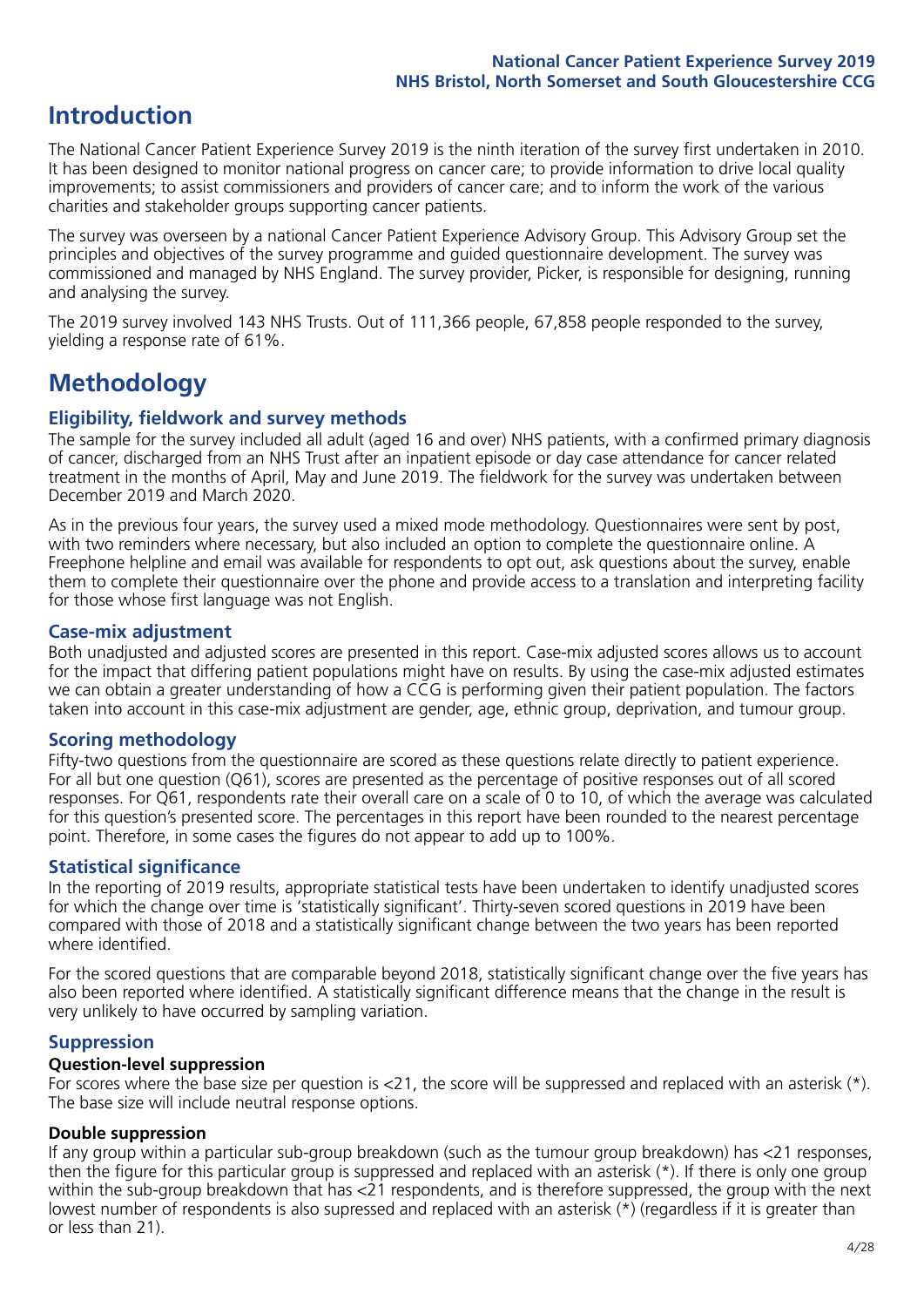### **Understanding the results**

This report shows how this CCG scored for each question in the survey, compared with national results and previous year's results. It is aimed at helping individual CCGs to understand their performance and identify areas for local improvement. Below is a description of the type of results presented within this report and how to understand them.

#### **Expected range charts**

The expected range charts in this report show a bar with the lowest and highest score received for each question nationally. Within this bar, an expected range is given (in grey) and a black diamond represents the actual score for this CCG.

CCGs whose score is above the upper limit of the expected range (in the dark blue) are positive outliers, with a score statistically significantly higher than the national mean. This indicates that the CCG performs better than what CCGs of the same size and demographics are expected to perform. The opposite is true if the score is below the lower limit of the expected range (in the light blue); these are negative outliers. For scores within the expected range (in the grey), the score is what we would expect given the CCG's size and demographics.

#### **Comparability tables**

The comparability tables show the 2018 and 2019 unadjusted scores for this CCG for each scored question. If there is a significant change from 2018 and 2019 or overall from 2015 to 2019, an arrow will be presented for the direction of change. The adjusted 2019 score will also be presented for each scored question along with the lower and upper expected range and national score. Scores above the upper limit of the expected range will be highlighted dark blue, scores below the lower limit of the expected range will be highlighted light blue, and scores within the lower and upper limit of the expected ranges will be highlighted grey.

#### **Tumour type tables**

The tumour type tables show the unadjusted scores for each scored question for each of the 13 tumour groups. The national score for that tumour group is also shown. Unadjusted scores for the same tumour type across different CCGs may not be comparable, as they do not account for the impact that differing patient populations might have on results. Central nervous system is abbreviated as 'CNS' and lower gastrointestinal tract is abbreviated as 'LGT' throughout this report.

#### **Year on year charts**

The year on year charts show five columns representing the unadjusted scores of the last five years (2015, 2016, 2017, 2018 and 2019) for each scored question.

#### **Notes on specific questions**

Following the development phase of the 2019 survey, several changes were made to the questionnaire. Six scored questions were amended (Q5, Q18, Q30, Q35, Q56 and Q60) and one non-scored question (Q29) was amended that impacted the comparability of questions Q30 to Q41. Of all questions changed or impacted by change, only Q60 is presented with historical comparisons; though the results should be interpreted with caution.

#### **Unadjusted data and case-mix adjusted data**

Unadjusted data should be used to see the actual responses from patients relating to the CCG. Case-mix adjusted data, together with expected ranges, should be used to understand whether the results are significantly higher or lower than national results taking account of the patient mix.

### **Further information**

This research was carried out in accordance with the international standard for organisations conducting social research (accreditation to ISO20252:2012; certificate number GB08/74322). The 2019 survey data has been produced and published in line with the Code of Practice for Official Statistics.

For more information on the methodology, please see the Technical Document. It can be viewed along with the 2019 questionnaire and survey quidance on the website at [www.ncpes.co.uk](https://www.ncpes.co.uk/supporting-documents). For all other outputs at National, Trust, CCG and Cancer Alliance level, please see the PDF reports, Excel tables and dashboards at [www.ncpes.co.uk.](https://www.ncpes.co.uk/current-results)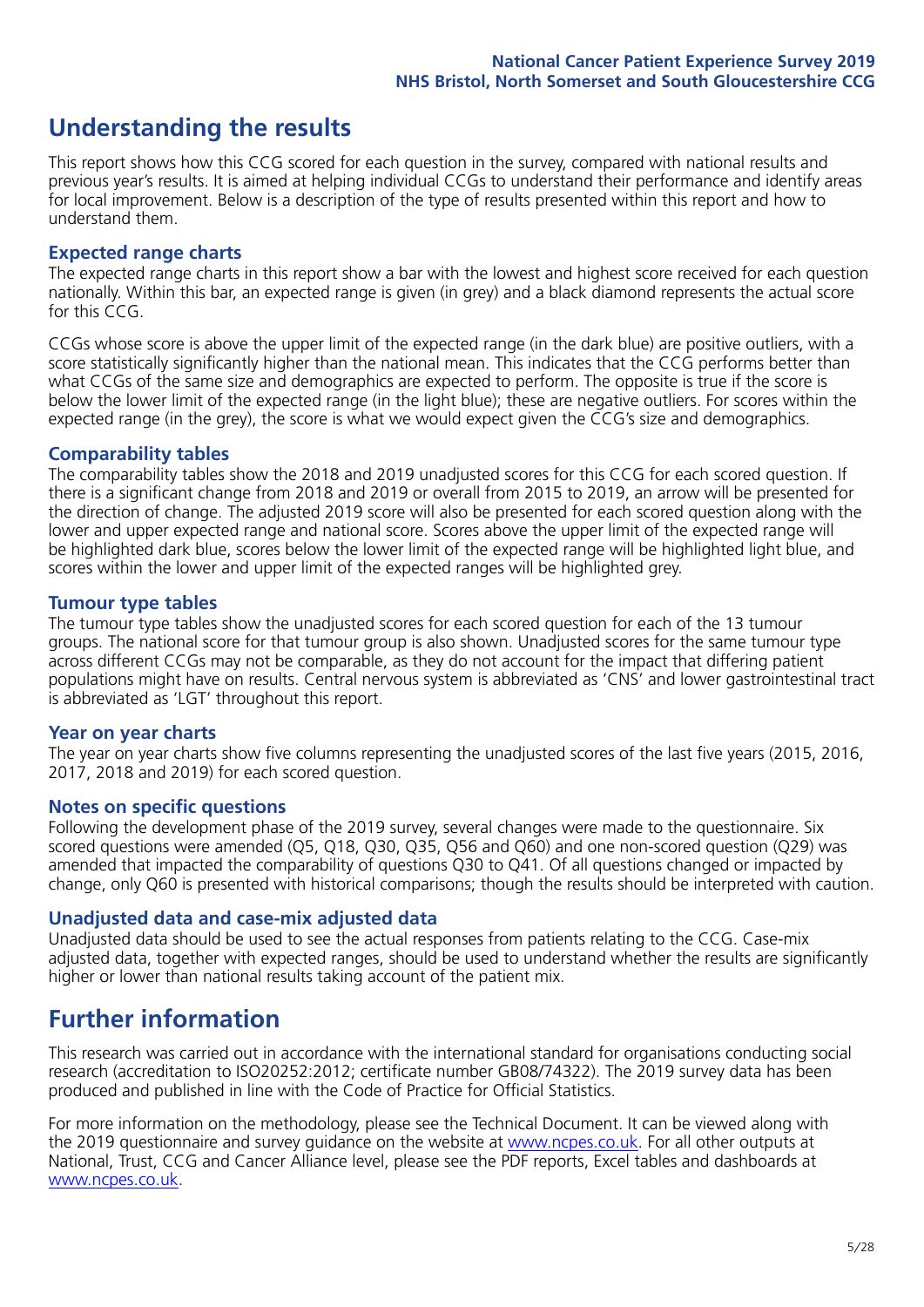### **Response Rate**

#### **Overall Response Rate**

1,315 patients responded out of a total of 2,099 patients, resulting in a response rate of 63%.

|          | Sample Size | Adjusted<br>Sample | Completed | Response Rate |
|----------|-------------|--------------------|-----------|---------------|
| CCG      | 2.259       | 2.099              | 1.315     | 63%           |
| National | 119,855     | 111.366            | 67,858    | 61%           |

#### **Respondents by Survey Type**

|                            | Number of<br>Respondents |
|----------------------------|--------------------------|
| Online                     | 136                      |
| Paper                      | 1,179                    |
| Phone                      | $\left( \right)$         |
| <b>Translation Service</b> |                          |

#### **Respondents by Tumour Group**

|                      | Number of<br>Respondents |
|----------------------|--------------------------|
| Brain / CNS          | 4                        |
| <b>Breast</b>        | 288                      |
| Colorectal / LGT     | 111                      |
| Gynaecological       | 69                       |
| Haematological       | 242                      |
| <b>Head and Neck</b> | 43                       |
| Lung                 | 81                       |
| Prostate             | 137                      |
| Sarcoma              | 7                        |
| Skin                 | 51                       |
| Upper Gastro         | 45                       |
| Urological           | 81                       |
| Other                | 156                      |

#### **Respondents by Age and Gender**

Respondents year of birth has been used to determine age. This information has been amalgamated into 8 age bands. The age and gender distribution for the CCG was as follows:

|        | Age 16-24 | Age 25-34 | Age 35-44 | Age 45-54 | Age 55-64 | Age 65-74 | Age 75-84 | Age $85+$ | Total |
|--------|-----------|-----------|-----------|-----------|-----------|-----------|-----------|-----------|-------|
| Male   |           |           | 12        | 42        | 103       | 224       | 78        | 36        | 601   |
| Female | 4         |           | 39        | 108       | 174       | 215       | 137       | 32        | 714   |
| Total  |           | 10        | 51        | 150       | 277       | 439       | 315       | 68        | i,315 |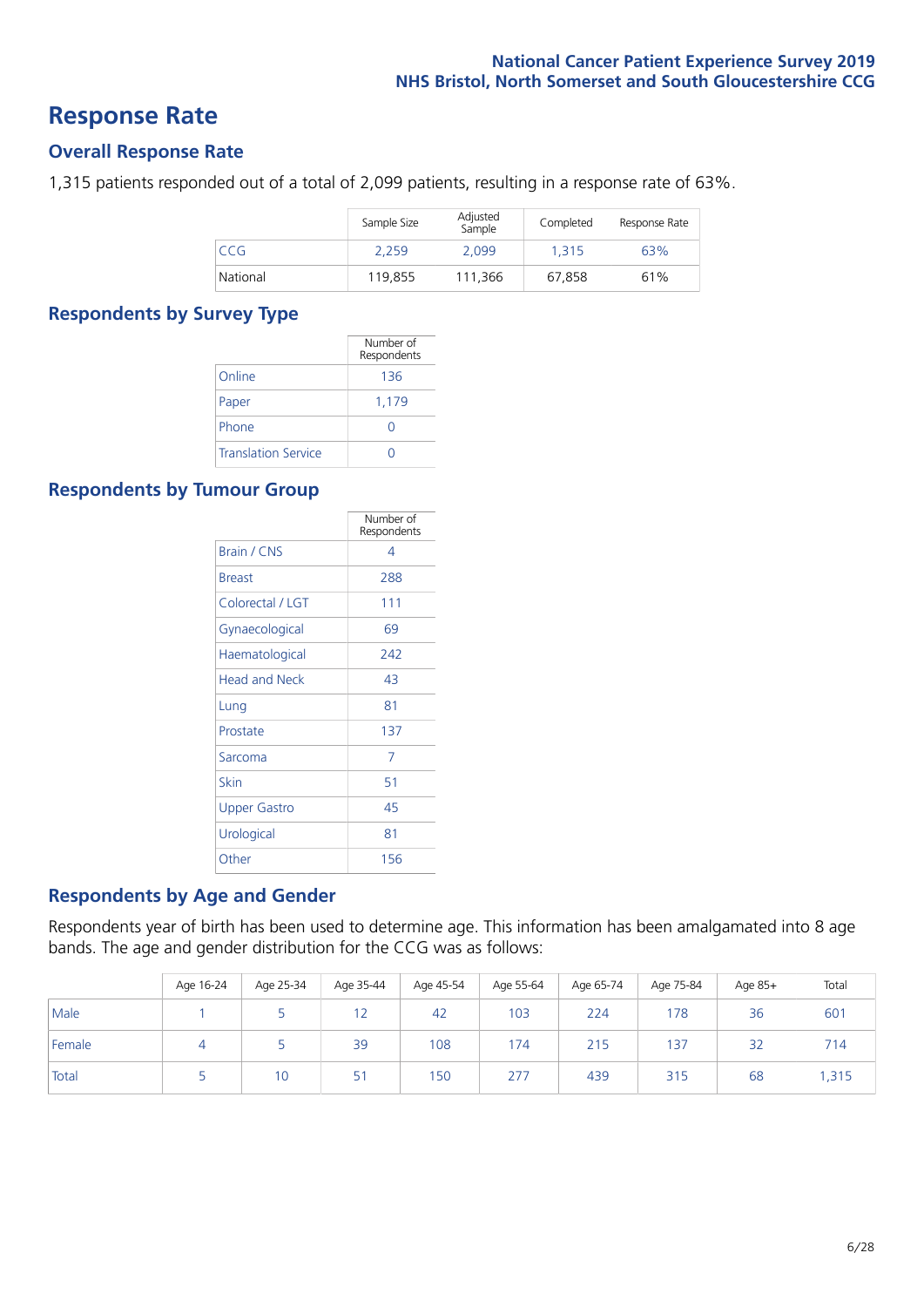# **Expected Range Charts**

| Lower Expected Range<br>Average                                                                                                 | Upper Expected Range<br>Case Mix Adjusted Score |     |     |     |     |     |     |     |                   |            |                 |
|---------------------------------------------------------------------------------------------------------------------------------|-------------------------------------------------|-----|-----|-----|-----|-----|-----|-----|-------------------|------------|-----------------|
| <b>SEEING YOUR GP</b><br>Q1. Saw GP once or twice before being told they needed to go to<br>hospital                            | 0%                                              | 10% | 20% | 30% | 40% | 50% | 60% | 70% | 80%<br>80%<br>83% |            | 90% 100%        |
| Q2. Patient thought they were seen as soon as necessary                                                                         |                                                 |     |     |     |     |     |     |     |                   |            |                 |
| <b>DIAGNOSTIC TESTS</b>                                                                                                         | 0%                                              | 10% | 20% | 30% | 40% | 50% | 60% | 70% | 80%               |            | 90% 100%<br>96% |
| Q5. Received all the information needed about the test                                                                          |                                                 |     |     |     |     |     |     |     |                   |            |                 |
| Q6. The length of time waiting for the test to be done was about<br>right                                                       |                                                 |     |     |     |     |     |     |     | 81%               | 89%        |                 |
| Q7. Test results explained in completely understandable way                                                                     |                                                 |     |     |     |     |     |     |     |                   |            |                 |
| <b>FINDING OUT WHAT WAS WRONG WITH YOU</b>                                                                                      | 0%                                              | 10% | 20% | 30% | 40% | 50% | 60% | 70% | 80%               |            | 90% 100%        |
| Q10. Patient told they could bring a family member or friend when<br>first told they had cancer                                 |                                                 |     |     |     |     |     |     |     | 75%               |            |                 |
| Q11. Patient felt they were told sensitively that they had cancer                                                               |                                                 |     |     |     |     |     |     |     | 85%               |            |                 |
| Q12. Patient completely understood the explanation of what was<br>wrong                                                         |                                                 |     |     |     |     |     |     | 74% |                   |            |                 |
| Q13. Patient given easy to understand written information about<br>the type of cancer they had                                  |                                                 |     |     |     |     |     |     | 73% |                   |            |                 |
| <b>DECIDING THE BEST TREATMENT FOR YOU</b>                                                                                      | 0%                                              | 10% | 20% | 30% | 40% | 50% | 60% | 70% | 80%               |            | 90% 100%        |
| Q14. Patient felt that treatment options were completely explained                                                              |                                                 |     |     |     |     |     |     |     |                   | 85%        |                 |
| Q15. Patient felt possible side effects were definitely explained in<br>an understandable way                                   |                                                 |     |     |     |     |     |     | 74% |                   |            |                 |
| Q16. Patient definitely given practical advice and support in dealing<br>with side effects of treatment                         |                                                 |     |     |     |     |     |     | 69% |                   |            |                 |
| Q17. Patient definitely told about side effects that could affect<br>them in the future                                         |                                                 |     |     |     |     |     | 60% |     |                   |            |                 |
| Q18. Patient definitely involved as much as they wanted in<br>decisions about care and treatment                                |                                                 |     |     |     |     |     |     |     | 82%               |            |                 |
| <b>CLINICAL NURSE SPECIALIST (CNS)</b>                                                                                          | 0%                                              | 10% | 20% | 30% | 40% | 50% | 60% | 70% | 80%               |            | 90% 100%        |
| Q19. Patient given the name of a CNS who would support them<br>through their treatment                                          |                                                 |     |     |     |     |     |     |     |                   | 94%<br>86% |                 |
| Q20. Patient found it very or quite easy to contact their CNS<br>Q21. Patient got understandable answers to important questions |                                                 |     |     |     |     |     |     |     |                   | 88%        |                 |
| all or most of the time                                                                                                         |                                                 |     |     |     |     |     |     |     |                   |            |                 |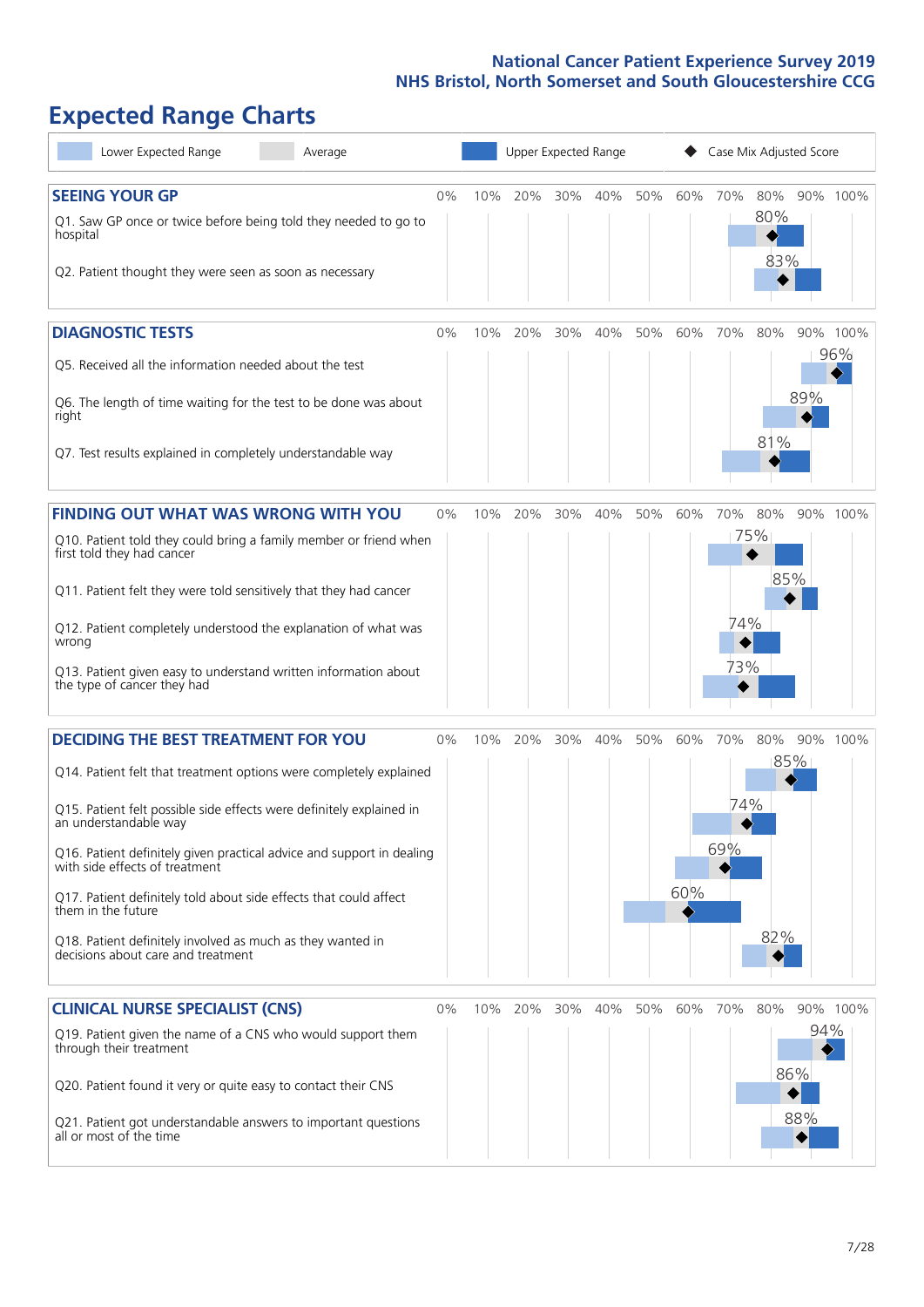# **Expected Range Charts**

| Lower Expected Range<br>Average                                                                                                                                                                                                                                                                                                                                                                                                                                                                                                                                                                                                                                                                                                                                                                                                                                                                                                                                                                                                                                                                                                                                                         | Upper Expected Range<br>Case Mix Adjusted Score                                                                                                                    |
|-----------------------------------------------------------------------------------------------------------------------------------------------------------------------------------------------------------------------------------------------------------------------------------------------------------------------------------------------------------------------------------------------------------------------------------------------------------------------------------------------------------------------------------------------------------------------------------------------------------------------------------------------------------------------------------------------------------------------------------------------------------------------------------------------------------------------------------------------------------------------------------------------------------------------------------------------------------------------------------------------------------------------------------------------------------------------------------------------------------------------------------------------------------------------------------------|--------------------------------------------------------------------------------------------------------------------------------------------------------------------|
| <b>SUPPORT FOR PEOPLE WITH CANCER</b><br>0%<br>Q22. Hospital staff gave information about support or self-help<br>groups for people with cancer<br>Q23. Hospital staff discussed or gave information about the impact<br>cancer could have on day to day activities<br>Q24. Hospital staff gave information on getting financial help or<br>possible benefits<br>Q25. Hospital staff told patient they could get free prescriptions                                                                                                                                                                                                                                                                                                                                                                                                                                                                                                                                                                                                                                                                                                                                                     | 10%<br>20%<br>30%<br>40%<br>50%<br>60%<br>70%<br>80%<br>90% 100%<br>95%<br>88%<br>71%<br>◇<br>86%                                                                  |
| <b>OPERATIONS</b><br>0%<br>Q27. Beforehand, patient had all the information needed about the<br>operation<br>Q28. Afterwards, staff completely explained how operation had<br>gone in understandable way                                                                                                                                                                                                                                                                                                                                                                                                                                                                                                                                                                                                                                                                                                                                                                                                                                                                                                                                                                                | 10%<br>20%<br>30%<br>40%<br>50%<br>60%<br>70%<br>80%<br>90% 100%<br>97%<br>80%                                                                                     |
| <b>HOSPITAL CARE AS AN INPATIENT</b><br>0%<br>Q30. Hospital staff didn't talk in front of patient as if patient wasn't<br>there<br>Q31. Patient had confidence and trust in all doctors treating them<br>Q32. Patient's family or someone close definitely felt able to talk to<br>a doctor<br>Q33. Patient had confidence and trust in all the ward nurses<br>treating them<br>Q34. Patient thought there were always or nearly always enough<br>nurses on duty to care for them<br>Q35. All hospital staff asked patient what name they prefer to be<br>called by<br>Q36. Patient always given enough privacy when discussing<br>condition or treatment<br>Q37. Patient definitely found hospital staff to discuss worries or<br>fears during their inpatient visit<br>Q38. Hospital staff definitely did everything they could to help<br>control pain<br>Q39. Patient always felt they were treated with respect and dignity<br>while in hospital<br>Q40. Patient given clear written information about what should or<br>should not do after leaving hospital<br>Q41. Hospital staff told patient who to contact if worried about<br>condition or treatment after leaving hospital | 10%<br>20%<br>30%<br>40%<br>50%<br>60%<br>70%<br>80%<br>90% 100%<br>80%<br>83%<br>73%<br>76%<br>72%<br>$\Diamond$<br>70%<br>88%<br>55%<br>85%<br>88%<br>89%<br>94% |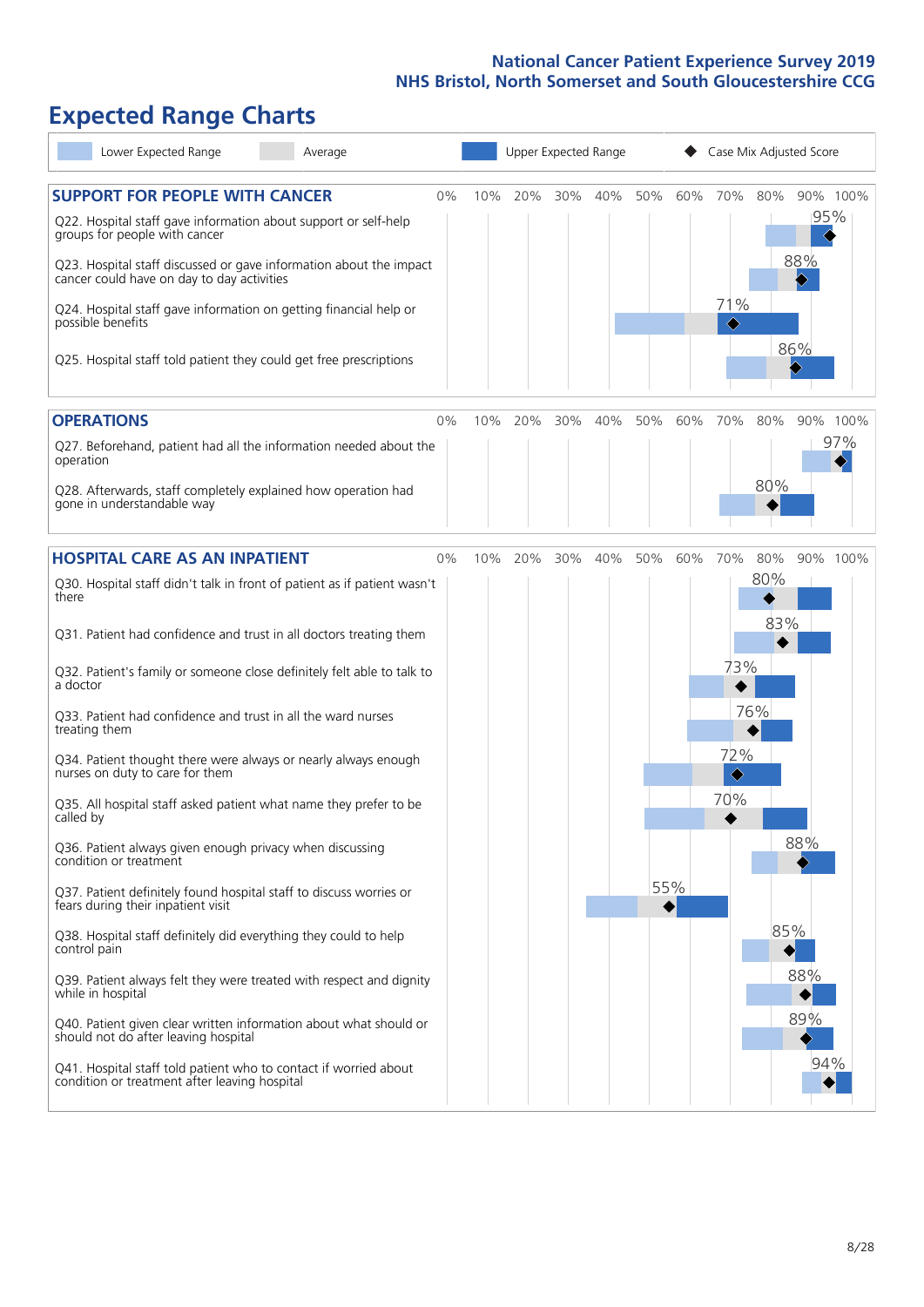# **Expected Range Charts**

| Lower Expected Range<br>Average                                                                                             |       |     |                |     | Upper Expected Range |     | Case Mix Adjusted Score |            |     |     |          |
|-----------------------------------------------------------------------------------------------------------------------------|-------|-----|----------------|-----|----------------------|-----|-------------------------|------------|-----|-----|----------|
| <b>HOSPITAL CARE AS A DAY PATIENT / OUTPATIENT 0%</b><br>Q43. Patient definitely found hospital staff to discuss worries or |       | 10% | 20%            | 30% | 40%                  | 50% | 60%                     | 70%<br>72% | 80% |     | 90% 100% |
| fears during their outpatient or day case visit<br>Q44. Cancer doctor had the right documents at patient's last             |       |     |                |     |                      |     |                         |            |     |     | 97%      |
| outpatient appointment<br>Q46. Beforehand patient completely had all information needed<br>about radiotherapy treatment     |       |     |                |     |                      |     |                         |            | 82% |     |          |
| Q47. Patient completely given understandable information about<br>whether radiotherapy was working                          |       |     |                |     |                      |     | 64%                     |            |     |     |          |
| Q49. Beforehand patient completely had all information needed<br>about chemotherapy treatment                               |       |     |                |     |                      |     |                         |            |     | 85% |          |
| Q50. Patient given enough information about whether<br>chemotherapy was working in a completely understandable way          |       |     |                |     |                      |     |                         | 69%        |     |     |          |
| <b>HOME CARE AND SUPPORT</b>                                                                                                | 0%    | 10% | 20%            | 30% | 40%                  | 50% | 60%                     | 70%        | 80% |     | 90% 100% |
| Q51. Hospital staff definitely gave family or someone close all the<br>information needed to help care at home              |       |     |                |     |                      |     | 63%                     |            |     |     |          |
| Q52. Patient definitely given enough support from health or social<br>services during treatment                             |       |     |                |     |                      | 50% |                         |            |     |     |          |
| Q53. Patient definitely given enough support from health or social<br>services after treatment                              |       |     |                |     |                      | 49% |                         |            |     |     |          |
| <b>CARE FROM YOUR GENERAL PRACTICE</b>                                                                                      | 0%    | 10% | 20%            | 30% | 40%                  | 50% | 60%                     | 70%        | 80% |     | 90% 100% |
| Q54. GP given enough information about patient's condition and<br>treatment                                                 |       |     |                |     |                      |     |                         |            |     |     | 96%      |
| Q55. General practice staff definitely did everything they could to<br>support patient during treatment                     |       |     |                |     |                      |     | 62%                     |            |     |     |          |
| <b>YOUR OVERALL NHS CARE</b>                                                                                                | $0\%$ | 10% | 20%            | 30% | 40%                  | 50% | 60%                     | 70%        | 80% |     | 90% 100% |
| Q56. Different people treating and caring for patient always work<br>well together to give best possible care               |       |     |                |     |                      |     |                         |            | 76% |     |          |
| Q57. Patient given a care plan                                                                                              |       |     |                |     | 38%                  |     |                         |            |     |     |          |
| Q58. Overall the administration of care was good or very good                                                               |       |     |                |     |                      |     |                         |            |     | 89% |          |
| Q59. Patient felt length of time for attending clinics and<br>appointments for cancer was about right                       |       |     |                |     |                      |     |                         | 70%        |     |     |          |
| Q60. Someone discussed with patient whether they would like to<br>take part in cancer research                              |       |     |                |     | 39%                  |     |                         |            |     |     |          |
|                                                                                                                             | 0     |     | $\overline{2}$ | 3   | 4                    | 5   | 6                       | 7          | 8   | 9   | 10       |
| Q61. Patient's average rating of care scored from very poor to very<br>good                                                 |       |     |                |     |                      |     |                         |            |     | 8.9 |          |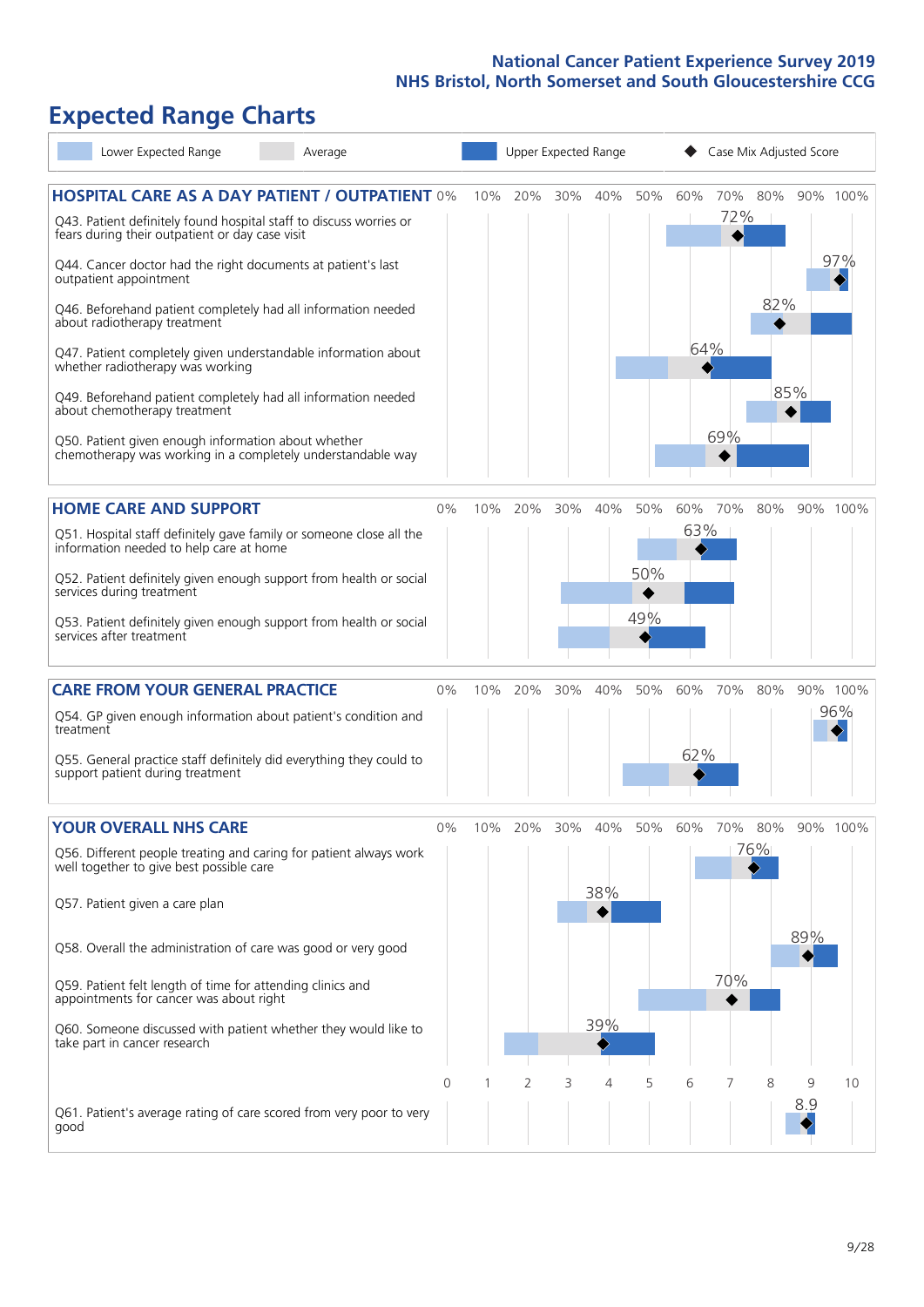# **Comparability Tables**

\* Indicates where a score has been suppressed because there are less than 21 responses.

\*\* No score available for 2018.

 $\triangle$  or  $\nabla$ 

Change 2018-2019: Indicates where 2019 score is significantly higher or lower than 2018 score Change Overall: Indicates significant change overall (2015, 2016, 2017, 2018 and 2019).

Adjusted Score below Lower Expected Range Adjusted Score between Upper and Lower Expected Ranges Adjusted Score above Upper Expected Range

|                                                                             | Case Mix Adjusted Scores<br>Unadjusted Scores |               |           |               |                                                    |         |               |                                            |                |                   |
|-----------------------------------------------------------------------------|-----------------------------------------------|---------------|-----------|---------------|----------------------------------------------------|---------|---------------|--------------------------------------------|----------------|-------------------|
|                                                                             | 2018<br>n                                     | 2018<br>Score | 2019<br>n | 2019<br>Score | $\sim$   Change   Change   $\sim$<br>2018-<br>2019 | Overall | 2019<br>Score | Lower<br><b>Expected Expected</b><br>Range | Upper<br>Range | National<br>Score |
| <b>SEEING YOUR GP</b>                                                       |                                               |               |           |               |                                                    |         |               |                                            |                |                   |
| Q1. Saw GP once or twice before being told they needed to go<br>to hospital | 848                                           | 76%           | 949       | 81%           |                                                    |         | 80%           | 76%                                        | 81%            | 79%               |
| Q2. Patient thought they were seen as soon as necessary                     | 191                                           | 84%           | 1272      | 83%           |                                                    |         | 83%           | 82%                                        | 86%            | 84%               |

| <b>DIAGNOSTIC TESTS</b>                                                   |       |     |      |     |     |     |     |     |
|---------------------------------------------------------------------------|-------|-----|------|-----|-----|-----|-----|-----|
| Q5. Received all the information needed about the test                    | $***$ | **  | 1078 | 96% | 96% | 94% | 96% | 95% |
| Q6. The length of time waiting for the test to be done was<br>about right | 1060  | 87% | 1092 | 89% | 89% | 86% | 90% | 88% |
| Q7. Test results explained in completely understandable way               | 1058  | 80% | 1103 | 81% | 81% | 77% | 82% | 80% |

| <b>FINDING OUT WHAT WAS WRONG WITH YOU</b>                                                      |      |     |      |     |     |     |     |     |
|-------------------------------------------------------------------------------------------------|------|-----|------|-----|-----|-----|-----|-----|
| Q10. Patient told they could bring a family member or friend<br>when first told they had cancer | 105  | 72% | 1191 | 74% | 75% | 73% | 81% | 77% |
| Q11. Patient felt they were told sensitively that they had cancer                               | 200  | 86% | 1291 | 85% | 85% | 84% | 88% | 86% |
| Q12. Patient completely understood the explanation of what<br>was wrong                         | 1218 | 75% | 1297 | 73% | 74% | 71% | 76% | 73% |
| Q13. Patient given easy to understand written information<br>about the type of cancer they had  | 1070 | 77% | 154  | 73% | 73% | 72% | 77% | 74% |

| <b>DECIDING THE BEST TREATMENT FOR YOU</b>                                                              |      |     |      |     |  |     |     |     |     |
|---------------------------------------------------------------------------------------------------------|------|-----|------|-----|--|-----|-----|-----|-----|
| Q14. Patient felt that treatment options were completely<br>explained                                   | 1071 | 83% | 1160 | 85% |  | 85% | 81% | 86% | 83% |
| Q15. Patient felt possible side effects were definitely explained<br>in an understandable way           | 1170 | 74% | 1235 | 74% |  | 74% | 70% | 75% | 73% |
| Q16. Patient definitely given practical advice and support in<br>dealing with side effects of treatment | 1164 | 69% | 1235 | 69% |  | 69% | 65% | 70% | 67% |
| Q17. Patient definitely told about side effects that could affect<br>them in the future                 | 094  | 59% | 1162 | 59% |  | 60% | 54% | 60% | 57% |
| Q18. Patient definitely involved as much as they wanted in<br>decisions about care and treatment        | $**$ | **  | 1276 | 82% |  | 82% | 79% | 83% | 81% |

| <b>CLINICAL NURSE SPECIALIST (CNS)</b>                                                    |      |     |      |     |  |     |     |     |     |
|-------------------------------------------------------------------------------------------|------|-----|------|-----|--|-----|-----|-----|-----|
| Q19. Patient given the name of a CNS who would support them<br>through their treatment    | 1182 | 92% | 1261 | 94% |  | 94% | 90% | 94% | 92% |
| Q20. Patient found it very or quite easy to contact their CNS                             | 989  | 87% | 1089 | 86% |  | 86% | 82% | 87% | 85% |
| Q21. Patient got understandable answers to important<br>questions all or most of the time | 935  | 89% | 1052 | 88% |  | 88% | 85% | 89% | 87% |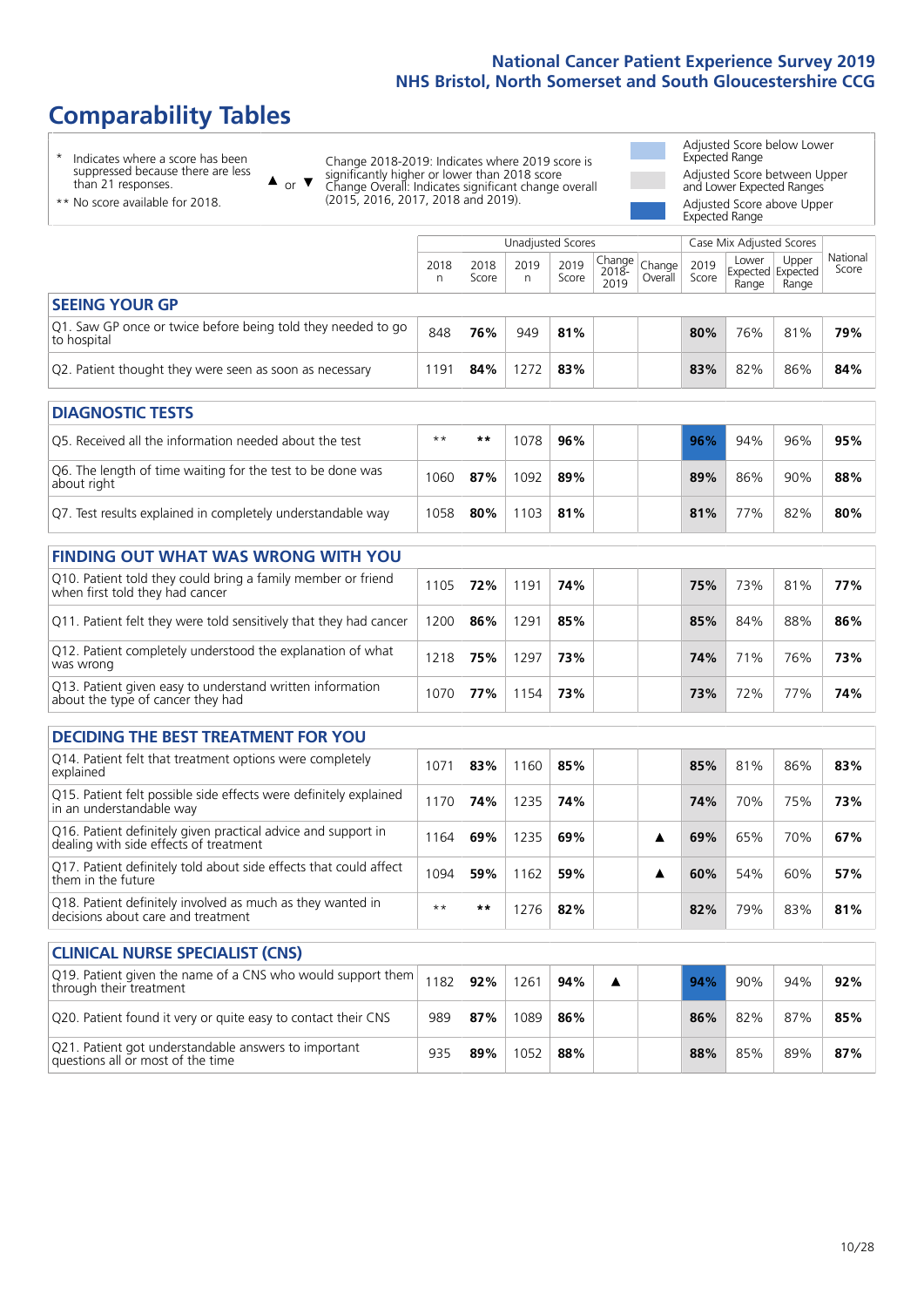# **Comparability Tables**

\* Indicates where a score has been suppressed because there are less than 21 responses.

\*\* No score available for 2018.

 $\triangle$  or  $\nabla$ 

Change 2018-2019: Indicates where 2019 score is significantly higher or lower than 2018 score Change Overall: Indicates significant change overall (2015, 2016, 2017, 2018 and 2019).

Adjusted Score below Lower Expected Range Adjusted Score between Upper and Lower Expected Ranges Adjusted Score above Upper Expected Range

|                                                                                                                   |              |               | <b>Unadjusted Scores</b> |               |                            |                   |               | Case Mix Adjusted Scores            |                |                   |
|-------------------------------------------------------------------------------------------------------------------|--------------|---------------|--------------------------|---------------|----------------------------|-------------------|---------------|-------------------------------------|----------------|-------------------|
|                                                                                                                   | 2018<br>n    | 2018<br>Score | 2019<br>n.               | 2019<br>Score | Change<br>$2018 -$<br>2019 | Change<br>Overall | 2019<br>Score | Lower<br>Expected Expected<br>Range | Upper<br>Range | National<br>Score |
| <b>SUPPORT FOR PEOPLE WITH CANCER</b>                                                                             |              |               |                          |               |                            |                   |               |                                     |                |                   |
| Q22. Hospital staff gave information about support or self-help<br>groups for people with cancer                  | 1009         | 91%           | 1120                     | 95%           | ▲                          | ▲                 | 95%           | 86%                                 | 90%            | 88%               |
| Q23. Hospital staff discussed or gave information about the<br>impact cancer could have on day to day activities  | 854          | 87%           | 898                      | 88%           |                            | ▲                 | 88%           | 82%                                 | 86%            | 84%               |
| Q24. Hospital staff gave information on getting financial help or<br>possible benefits                            | 620          | 66%           | 657                      | 71%           |                            | ▲                 | 71%           | 59%                                 | 67%            | 63%               |
| Q25. Hospital staff told patient they could get free prescriptions                                                | 560          | 84%           | 607                      | 86%           |                            | ▲                 | 86%           | 79%                                 | 85%            | 82%               |
| <b>OPERATIONS</b>                                                                                                 |              |               |                          |               |                            |                   |               |                                     |                |                   |
| Q27. Beforehand, patient had all the information needed about<br>the operation                                    | 637          | 96%           | 682                      | 97%           |                            |                   | 97%           | 95%                                 | 98%            | 96%               |
| Q28. Afterwards, staff completely explained how operation had<br>gone in understandable way                       | 627          | 81%           | 676                      | 80%           |                            | ▲                 | 80%           | 76%                                 | 82%            | 79%               |
| <b>HOSPITAL CARE AS AN INPATIENT</b>                                                                              |              |               |                          |               |                            |                   |               |                                     |                |                   |
| Q30. Hospital staff didn't talk in front of patient as if patient<br>wasn't there                                 | $* *$        | **            | 592                      | 80%           |                            |                   | 80%           | 81%                                 | 87%            | 84%               |
| Q31. Patient had confidence and trust in all doctors treating<br>them                                             | $* *$        | $***$         | 593                      | 83%           |                            |                   | 83%           | 81%                                 | 87%            | 84%               |
| Q32. Patient's family or someone close definitely felt able to talk<br>to a doctor                                | $\star\star$ | **            | 504                      | 72%           |                            |                   | 73%           | 68%                                 | 76%            | 72%               |
| Q33. Patient had confidence and trust in all the ward nurses<br>treating them                                     | $* *$        | **            | 592                      | 75%           |                            |                   | 76%           | 71%                                 | 78%            | 74%               |
| Q34. Patient thought there were always or nearly always<br>enough nurses on duty to care for them                 | $\star\star$ | **            | 592                      | 71%           |                            |                   | 72%           | 61%                                 | 68%            | 64%               |
| Q35. All hospital staff asked patient what name they prefer to<br>be called by                                    | $**$         | **            | 582                      | 70%           |                            |                   | 70%           | 64%                                 | 78%            | 71%               |
| Q36. Patient always given enough privacy when discussing<br>condition or treatment                                | $* *$        | **            | 596                      | 88%           |                            |                   | 88%           | 82%                                 | 88%            | 85%               |
| Q37. Patient definitely found hospital staff to discuss worries or<br>fears during their inpatient visit          | $**$         | **            | 422                      | 55%           |                            |                   | 55%           | 47%                                 | 57%            | 52%               |
| Q38. Hospital staff definitely did everything they could to help<br>control pain                                  | $\star\star$ | $***$         | 523                      | 85%           |                            |                   | 85%           | 80%                                 | 86%            | 83%               |
| Q39. Patient always felt they were treated with respect and<br>dignity while in hospital                          | $**$         | **            | 595                      | 88%           |                            |                   | 88%           | 85%                                 | 90%            | 88%               |
| Q40. Patient given clear written information about what should<br>or should not do after leaving hospital         | $**$         | **            | 537                      | 88%           |                            |                   | 89%           | 83%                                 | 89%            | 86%               |
| Q41. Hospital staff told patient who to contact if worried about<br>condition or treatment after leaving hospital | $**$         | **            | 573                      | 94%           |                            |                   | 94%           | 92%                                 | 96%            | 94%               |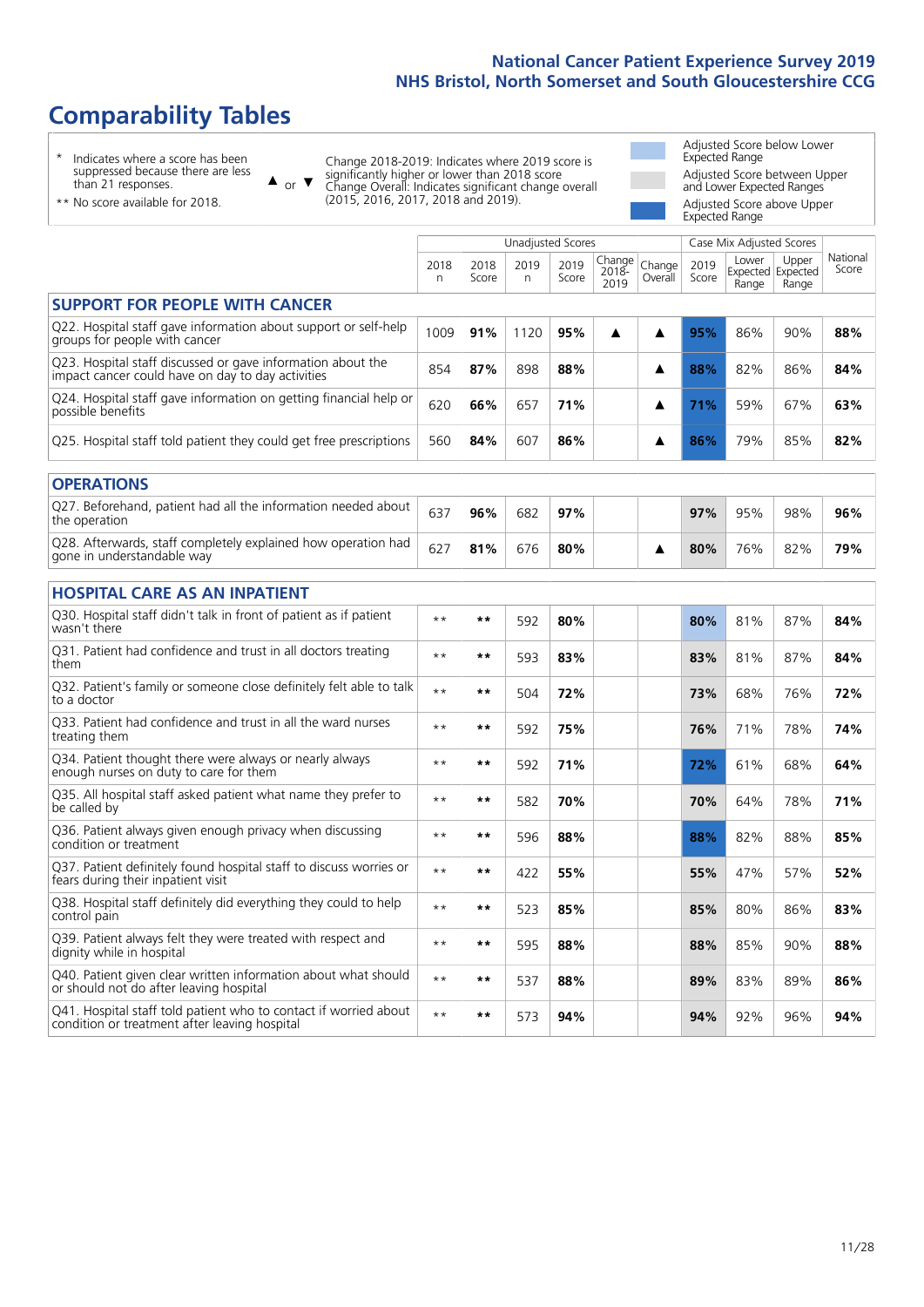# **Comparability Tables**

\* Indicates where a score has been suppressed because there are less than 21 responses.

\*\* No score available for 2018.

 $\triangle$  or  $\nabla$ 

Change 2018-2019: Indicates where 2019 score is significantly higher or lower than 2018 score Change Overall: Indicates significant change overall (2015, 2016, 2017, 2018 and 2019).

Adjusted Score below Lower Expected Range Adjusted Score between Upper and Lower Expected Ranges Adjusted Score above Upper Expected Range

|                                                                                                                       |           |               | Unadjusted Scores |               |                            |                   |               | Case Mix Adjusted Scores |                                     |                   |
|-----------------------------------------------------------------------------------------------------------------------|-----------|---------------|-------------------|---------------|----------------------------|-------------------|---------------|--------------------------|-------------------------------------|-------------------|
|                                                                                                                       | 2018<br>n | 2018<br>Score | 2019<br>n         | 2019<br>Score | Change<br>$2018 -$<br>2019 | Change<br>Overall | 2019<br>Score | Lower<br>Range           | Upper<br>Expected Expected<br>Range | National<br>Score |
| <b>HOSPITAL CARE AS A DAY PATIENT / OUTPATIENT</b>                                                                    |           |               |                   |               |                            |                   |               |                          |                                     |                   |
| Q43. Patient definitely found hospital staff to discuss worries or<br>fears during their outpatient or day case visit | 914       | 71%           | 973               | 72%           |                            |                   | 72%           | 68%                      | 73%                                 | 71%               |
| Q44. Cancer doctor had the right documents at patient's last<br>outpatient appointment                                | 1070      | 96%           | 1147              | 97%           |                            | ▲                 | 97%           | 95%                      | 97%                                 | 96%               |
| Q46. Beforehand patient completely had all information needed<br>about radiotherapy treatment                         | 343       | 86%           | 391               | 82%           |                            |                   | 82%           | 83%                      | 90%                                 | 86%               |
| Q47. Patient completely given understandable information<br>about whether radiotherapy was working                    | 289       | 60%           | 328               | 64%           |                            |                   | 64%           | 55%                      | 65%                                 | 60%               |
| Q49. Beforehand patient completely had all information needed<br>about chemotherapy treatment                         | 584       | 84%           | 616               | 85%           |                            |                   | 85%           | 81%                      | 87%                                 | 84%               |
| Q50. Patient given enough information about whether<br>chemotherapy was working in a completely understandable way    | 545       | 69%           | 561               | 69%           |                            |                   | 69%           | 64%                      | 71%                                 | 68%               |
| <b>HOME CARE AND SUPPORT</b>                                                                                          |           |               |                   |               |                            |                   |               |                          |                                     |                   |
| Q51. Hospital staff definitely gave family or someone close all<br>the information needed to help care at home        | 995       | 61%           | 1043              | 63%           |                            | ▲                 | 63%           | 57%                      | 63%                                 | 60%               |
| Q52. Patient definitely given enough support from health or<br>social services during treatment                       | 509       | 50%           | 551               | 49%           |                            |                   | 50%           | 46%                      | 59%                                 | 52%               |
| Q53. Patient definitely given enough support from health or<br>social services after treatment                        | 320       | 44%           | 396               | 49%           |                            | ▲                 | 49%           | 40%                      | 50%                                 | 45%               |
| <b>CARE FROM YOUR GENERAL PRACTICE</b>                                                                                |           |               |                   |               |                            |                   |               |                          |                                     |                   |
| Q54. GP given enough information about patient's condition<br>and treatment                                           | 1018      | 97%           | 1103              | 96%           |                            | ▲                 | 96%           | 94%                      | 96%                                 | 95%               |
| Q55. General practice staff definitely did everything they could<br>to support patient during treatment               | 814       | 59%           | 852               | 62%           |                            |                   | 62%           | 55%                      | 62%                                 | 58%               |
| <b>YOUR OVERALL NHS CARE</b>                                                                                          |           |               |                   |               |                            |                   |               |                          |                                     |                   |
| Q56. Different people treating and caring for patient always<br>work well together to give best possible care         | $* *$     | $***$         | 1231              | 76%           |                            |                   | 76%           | 70%                      | 75%                                 | 73%               |
| Q57. Patient given a care plan                                                                                        | 944       | 34%           | 998               | 38%           |                            | ▲                 | 38%           | 35%                      | 41%                                 | 38%               |
| Q58. Overall the administration of care was good or very good                                                         | 1204      | 88%           | 1288              | 89%           |                            |                   | 89%           | 87%                      | 90%                                 | 89%               |
| Q59. Patient felt length of time for attending clinics and<br>appointments for cancer was about right                 | 1192      | 71%           | 1273              | 70%           |                            |                   | 70%           | 64%                      | 75%                                 | 69%               |
| Q60. Someone discussed with patient whether they would like<br>to take part in cancer research                        | 1146      | 36%           | 1206              | 38%           |                            | ▲                 | 39%           | 23%                      | 38%                                 | 30%               |
| Q61. Patient's average rating of care scored from very poor to<br>very good                                           | 1195      | 8.9           | 1262              | 8.9           |                            | ▲                 | 8.9           | 8.7                      | 8.9                                 | 8.8               |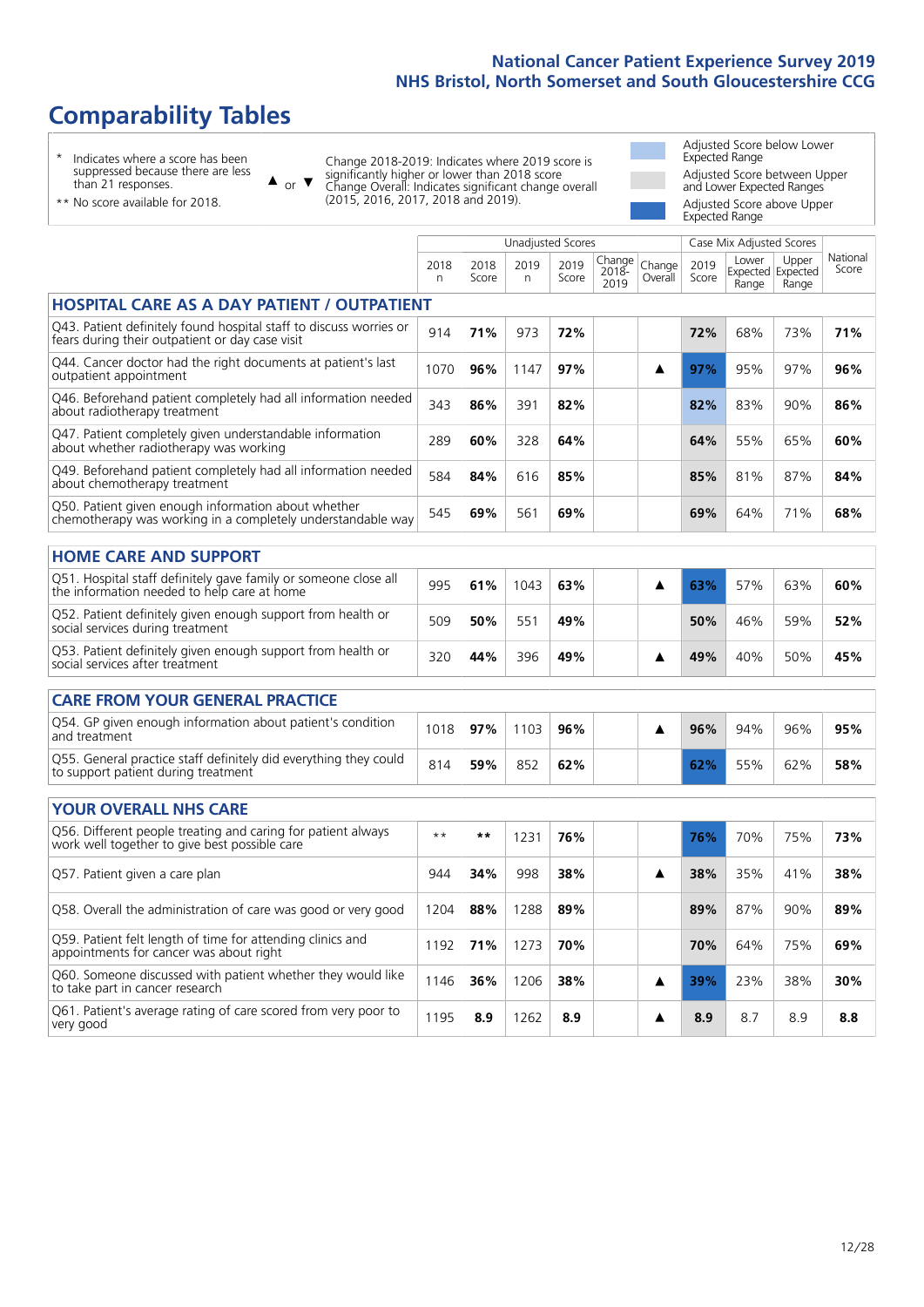# **Tumour Type Tables**

- \* Indicates where a score has been suppressed because there are less than 21 responses.
- n.a. Indicates that there were no respondents for that tumour group.

| <b>SEEING YOUR GP</b>                           |                                                                  |              |               |                             |                |                    |                  |      | Tumour Group        |         |      |                 |                                                         |       |                |
|-------------------------------------------------|------------------------------------------------------------------|--------------|---------------|-----------------------------|----------------|--------------------|------------------|------|---------------------|---------|------|-----------------|---------------------------------------------------------|-------|----------------|
|                                                 |                                                                  | Brain<br>CNS | <b>Breast</b> | Colorectal<br>LGT           | Gynaecological | శ్ర<br>Haematologi | Head and<br>Neck | Dung | Prostate            | Sarcoma | Skin | Upper<br>Gastro | Jrological                                              | Other | All<br>Cancers |
| Q1. Saw GP once or twice before being told they | <b>CCG</b>                                                       | $\star$      |               | $94\%$ 71%                  |                |                    |                  |      | 78% 72% 77% 75% 82% |         |      |                 | 89% 84% 82% 77% 81%                                     |       |                |
| needed to go to hospital                        | National 59% 94% 75% 77% 67% 79% 71% 82% 71% 90% 74% 83% 74% 79% |              |               |                             |                |                    |                  |      |                     |         |      |                 |                                                         |       |                |
| Q2. Patient thought they were seen as soon as   | <b>CCG</b>                                                       | $\star$      |               | 85% 83% 84% 80% 83% 90% 86% |                |                    |                  |      |                     |         |      |                 | 92% 81% 88% 72% 83%                                     |       |                |
| necessary                                       | National                                                         |              |               |                             |                |                    |                  |      |                     |         |      |                 | 79% 89% 83% 81% 82% 81% 84% 86% 69% 85% 79% 85% 79% 84% |       |                |

#### **DIAGNOSTIC TESTS** Tumour Group

|                                                   |                                                                  | Brain   | <b>Breast</b> | olorectal.<br>LGT           | $\overline{\sigma}$<br>Gynaecologic | Haematological | Head and<br>Neck | Lung                | Prostate | Sarcoma                 | Skin | Upper<br>Gastro | rological | Other                                                   | All<br>Cancers |
|---------------------------------------------------|------------------------------------------------------------------|---------|---------------|-----------------------------|-------------------------------------|----------------|------------------|---------------------|----------|-------------------------|------|-----------------|-----------|---------------------------------------------------------|----------------|
| Q5. Received all the information needed about     | CCG                                                              | $\star$ | 97%           | 94%                         | 95%                                 |                |                  | 98% 92% 100% 93%    |          |                         |      |                 |           | 97% 93% 100% 97% 96%                                    |                |
| the test                                          | National                                                         | 93%     |               | 95% 95%                     |                                     |                |                  |                     |          | 93% 95% 93% 95% 95% 93% | 96%  | 95%             |           | 95% 95% 95%                                             |                |
| Q6. The length of time waiting for the test to be | <b>CCG</b>                                                       | $\star$ |               | 89% 89%                     |                                     |                |                  | 93% 89% 92% 94% 92% |          |                         | 90%  |                 |           | 80% 88% 83% 89%                                         |                |
| done was about right                              | National I                                                       |         |               |                             |                                     |                |                  |                     |          |                         |      |                 |           | 84% 91% 88% 86% 89% 88% 87% 87% 81% 87% 84% 87% 86% 88% |                |
| Q7. Test results explained in completely          | <b>CCG</b>                                                       | $\star$ |               | 84% 77% 85% 79% 84% 83% 79% |                                     |                |                  |                     |          | $\star$                 | 90%  |                 |           | 73%   79%   79%   81%                                   |                |
| understandable way                                | National 71% 83% 82% 77% 77% 79% 80% 80% 78% 84% 75% 80% 76% 80% |         |               |                             |                                     |                |                  |                     |          |                         |      |                 |           |                                                         |                |

| <b>FINDING OUT WHAT WAS WRONG WITH YOU</b>        |            |         |               |                       |                |                                               |                  |                 | <b>Tumour Group</b> |         |      |                             |            |                     |                |
|---------------------------------------------------|------------|---------|---------------|-----------------------|----------------|-----------------------------------------------|------------------|-----------------|---------------------|---------|------|-----------------------------|------------|---------------------|----------------|
|                                                   |            | Brain   | <b>Breast</b> | olorectal<br>LGT<br>Ō | Gynaecological | aematologica<br>ェ                             | Head and<br>Neck | Lung            | Prostate            | Sarcoma | Skin | Upper<br>Gastro             | Urological | Other               | All<br>Cancers |
| Q10. Patient told they could bring a family       | <b>CCG</b> | $\star$ | 80%           | 71%                   | 84%            | 67%                                           |                  | 76% 75% 75%     |                     | $\star$ | 79%  | 73%                         | 73%        | 74%                 | 74%            |
| member or friend when first told they had cancer  | National   | 85%     | 82%           | 82%                   | 71%            | 71%                                           | 71%              | 77% 79%         |                     | 73%     | 69%  | 76%                         | 73%        | 75%                 | 77%            |
| Q11. Patient felt they were told sensitively that | CCG        | $\star$ |               | 88% 80%               | 88%            |                                               |                  | 82% 86% 85% 89% |                     | $\ast$  | 96%  | 73%                         |            | 82% 80% 85%         |                |
| they had cancer                                   | National   | 79%     |               |                       |                | 89%   87%   82%   84%   87%   83%   86%   84% |                  |                 |                     |         |      |                             |            | 89% 81% 84% 83% 86% |                |
| Q12. Patient completely understood the            | <b>CCG</b> | $\star$ | 77%           | 75%                   | 85%            |                                               |                  | 63% 86% 74%     | 79%                 | $\star$ | 80%  | 71%                         |            | 72% 67% 73%         |                |
| explanation of what was wrong                     | National   |         | 66% 77%       | 79%                   | 73%            |                                               |                  | 60% 78% 76% 79% |                     | 67%     |      | 80% 70%                     | 77%        |                     | 70% 73%        |
| Q13. Patient given easy to understand written     | CCG        | $\ast$  | 73%           | 73%                   | 80%            |                                               |                  | 75% 79% 70% 82% |                     | $\star$ |      | 88% 67%                     | 71%        | 60%                 | 73%            |
| information about the type of cancer they had     | National   | $66\%$  | 78%           | 73%                   | 71%            |                                               |                  |                 |                     |         |      | 76% 69% 67% 83% 67% 84% 67% | 74%        | 65%                 | 74%            |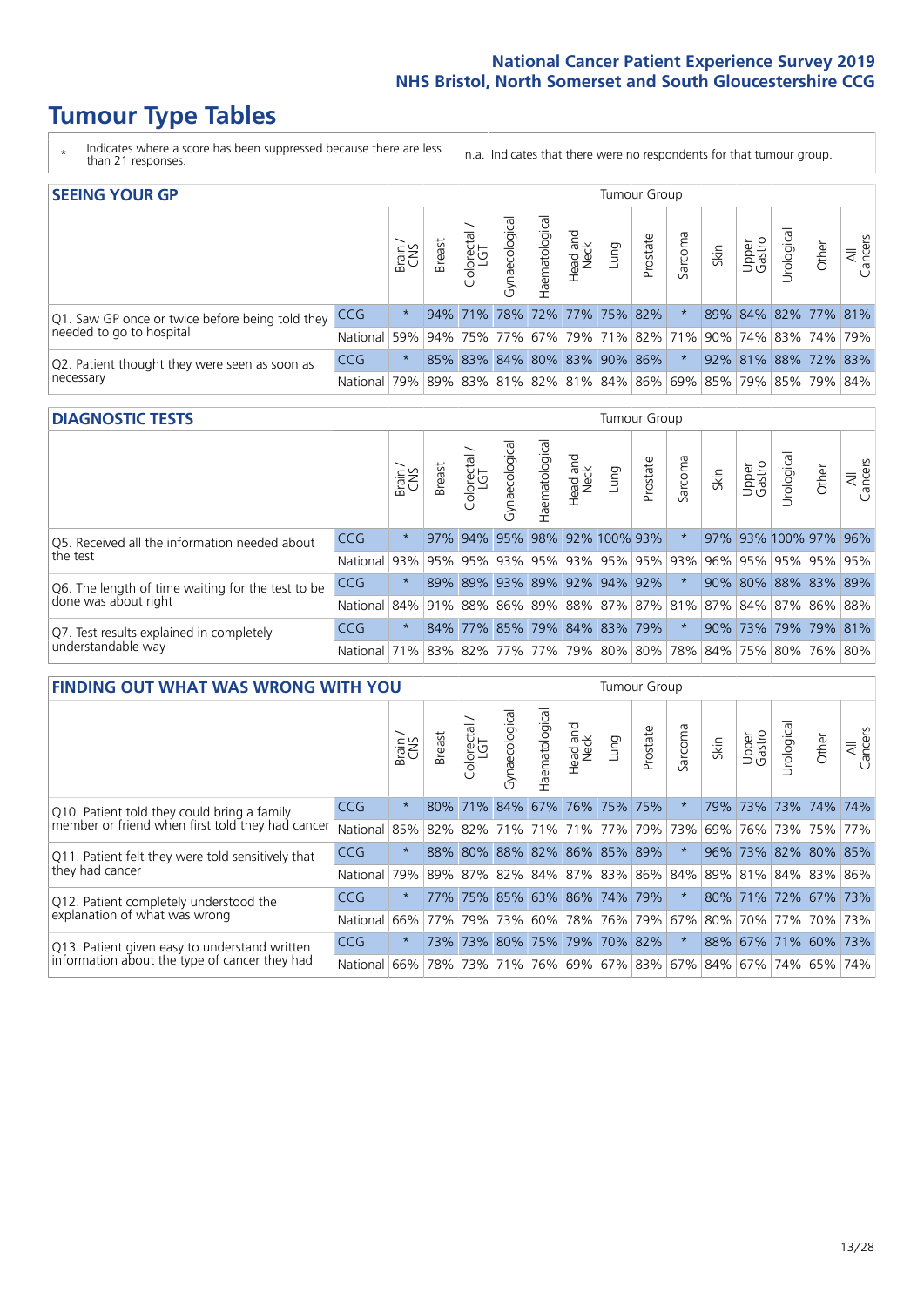# **Tumour Type Tables**

\* Indicates where a score has been suppressed because there are less than 21 responses.

n.a. Indicates that there were no respondents for that tumour group.

| <b>DECIDING THE BEST TREATMENT FOR YOU</b>         |            |         |               |            |                |                |                         |                             | Tumour Group |                                 |      |                 |                     |         |                |
|----------------------------------------------------|------------|---------|---------------|------------|----------------|----------------|-------------------------|-----------------------------|--------------|---------------------------------|------|-----------------|---------------------|---------|----------------|
|                                                    |            | Brain   | <b>Breast</b> | Colorectal | Gynaecological | Haematological | aad and<br>Neck<br>Head | Lung                        | Prostate     | Sarcoma                         | Skin | Upper<br>Gastro | Urological          | Other   | All<br>Cancers |
| Q14. Patient felt that treatment options were      | <b>CCG</b> | $\star$ | 83%           | 83%        | 90%            |                |                         | 86% 92% 88%                 | 89%          | $\star$                         | 90%  | 82%             | 90%                 | 76%     | 85%            |
| completely explained                               | National   | 85%     | 85%           | 85%        | 85%            | 82% 87%        |                         |                             | 84% 83%      | 83%                             | 89%  | 81%             | 83%                 | 79% 83% |                |
| Q15. Patient felt possible side effects were       | CCG        | $\star$ | 73%           | 70%        | 70%            |                |                         | 74% 79% 81% 73%             |              |                                 | 73%  | 69%             | 75% 76% 74%         |         |                |
| definitely explained in an understandable way      | National   | 69%     | 74%           | 76%        | 75%            | 69%            | 73%                     |                             | 74% 73%      | 73%                             | 77%  | 72%             | 71%                 | 70% 73% |                |
| Q16. Patient definitely given practical advice and | CCG        | $\star$ |               | 66% 64%    |                |                |                         | 68% 74% 64% 73% 61%         |              | $\ast$                          |      |                 | 81% 57% 66% 72% 69% |         |                |
| support in dealing with side effects of treatment  | National   | 63%     | 70%           | 70%        |                |                |                         | 69% 65% 70% 69% 65%         |              | 66%                             | 71%  |                 | 66% 63% 64% 67%     |         |                |
| Q17. Patient definitely told about side effects    | CCG        | $\star$ |               | 54% 60%    |                |                |                         | 59% 57% 65% 64% 66%         |              | $^\star$                        | 69%  |                 | 46% 56% 63% 59%     |         |                |
| that could affect them in the future               | National   | 62%     | 57%           | 59%        |                |                |                         | 56% 51% 64% 56% 66%         |              | 54%                             | 66%  | 53%             |                     | 56% 52% | 57%            |
| Q18. Patient definitely involved as much as they   | CCG        | $\star$ |               |            |                |                |                         | 79% 81% 82% 86% 81% 85% 86% |              | $\ast$                          | 92%  |                 | 70% 86% 76% 82%     |         |                |
| wanted in decisions about care and treatment       | National   | 79%     |               |            |                |                |                         |                             |              | 81% 83% 81% 80% 81% 81% 84% 81% | 87%  | 79%             |                     | 79% 78% | 81%            |

#### **CLINICAL NURSE SPECIALIST (CNS)** Tumour Group

|                                             |            | Brain<br>CNS | <b>Breast</b> | Colorectal<br>LGT | Gynaecologic                | ᠊ᢛ<br>Ü<br>aematologi | Head and<br>Neck | Lung | Prostate | Sarcoma | Skin | Upper<br>Gastro                                                             | ᅲ<br>Irologica | Other   | All<br>Cancers |
|---------------------------------------------|------------|--------------|---------------|-------------------|-----------------------------|-----------------------|------------------|------|----------|---------|------|-----------------------------------------------------------------------------|----------------|---------|----------------|
| Q19. Patient given the name of a CNS who    | <b>CCG</b> | $\star$      |               |                   | 98% 88% 91%                 |                       | 96% 90% 99% 96%  |      |          |         |      | 90% 93%                                                                     |                | 87% 92% | 94%            |
| would support them through their treatment  | National   |              |               |                   |                             |                       |                  |      |          |         |      | 95% 95% 92% 95% 92% 91% 94% 91% 91% 91% 93% 85% 89%                         |                |         | 92%            |
| Q20. Patient found it very or quite easy to | <b>CCG</b> | $\star$      |               |                   | 82% 86% 96% 89% 89% 87% 78% |                       |                  |      |          | $\star$ |      | 97% 78% 83% 86% 86%                                                         |                |         |                |
| contact their CNS                           | National   |              |               |                   |                             |                       |                  |      |          |         |      | 86% 84% 88% 85% 87% 86% 86% 80% 86% 90% 85% 83% 83% 85%                     |                |         |                |
| Q21. Patient got understandable answers to  | CCG        | $\star$      |               | 87% 81%           | 89%                         |                       | 89% 91% 92% 89%  |      |          | $\star$ | 97%  | 74% 92%                                                                     |                |         | 88% 88%        |
| important questions all or most of the time | National   |              |               |                   |                             |                       |                  |      |          |         |      | 82%   87%   89%   86%   89%   88%   86%   87%   87%   93%   86%   87%   86% |                |         | 87%            |

| <b>SUPPORT FOR PEOPLE WITH CANCER</b>                                                             |            |         |                             |                        |                                     |                |                        |                     | Tumour Group |          |                         |                 |           |                 |                 |
|---------------------------------------------------------------------------------------------------|------------|---------|-----------------------------|------------------------|-------------------------------------|----------------|------------------------|---------------------|--------------|----------|-------------------------|-----------------|-----------|-----------------|-----------------|
|                                                                                                   |            | Brain   | <b>Breast</b>               | olorectal.<br>LGT<br>Ũ | $\overline{\sigma}$<br>Gynaecologic | Haematological | ad and<br>Neck<br>Head | Lung                | Prostate     | Sarcoma  | Skin                    | Upper<br>Gastro | Jrologica | Other           | All<br>Cancers  |
| Q22. Hospital staff gave information about<br>support or self-help groups for people with         | <b>CCG</b> | $\star$ | 98%                         | 90%                    | 95%                                 |                |                        | 94% 94% 97%         | 97%          | $\star$  |                         | 100% 91%        | 91%       | $90\%$          | 95%             |
| cancer                                                                                            | National   | 92%     | 92%                         | 88%                    |                                     |                |                        | 87% 86% 88% 87% 91% |              | 86%      | 90%                     |                 |           | 88% 81% 83% 88% |                 |
| Q23. Hospital staff discussed or gave information<br>about the impact cancer could have on day to | CCG        | $\star$ |                             |                        | 88% 85% 85% 90% 85% 93% 90%         |                |                        |                     |              | $\star$  | 92%                     |                 |           |                 | 83% 89% 81% 88% |
| day activities                                                                                    | National   | 84%     | 86%                         |                        | 85%   82%   84%   84%   83%   88%   |                |                        |                     |              | 81%      | 86%                     | 83%             |           | 78% 79%         | 84%             |
| Q24. Hospital staff gave information on getting                                                   | CCG        | $\star$ | 76% l                       |                        | 69% 66% 75% 71% 82% 69%             |                |                        |                     |              | $^\star$ | $\star$                 |                 |           | 50% 61% 65% 71% |                 |
| financial help or possible benefits                                                               | National   | 78%     |                             | 68% 61%                |                                     |                |                        | 66% 61% 67% 72% 55% |              | 64%      | 60%                     | 64%             | 47%       | 59%             | 63%             |
| Q25. Hospital staff told patient they could get                                                   | <b>CCG</b> | $\star$ |                             |                        | 86% 85% 100% 93% 96% 94% 71%        |                |                        |                     |              | $^\star$ | $\star$                 | $\star$         |           | 77% 76%         | 86%             |
| free prescriptions                                                                                | National   | 82%     | 81% 83% 79% 87% 84% 86% 80% |                        |                                     |                |                        |                     |              |          | 78% 71% 84% 73% 81% 82% |                 |           |                 |                 |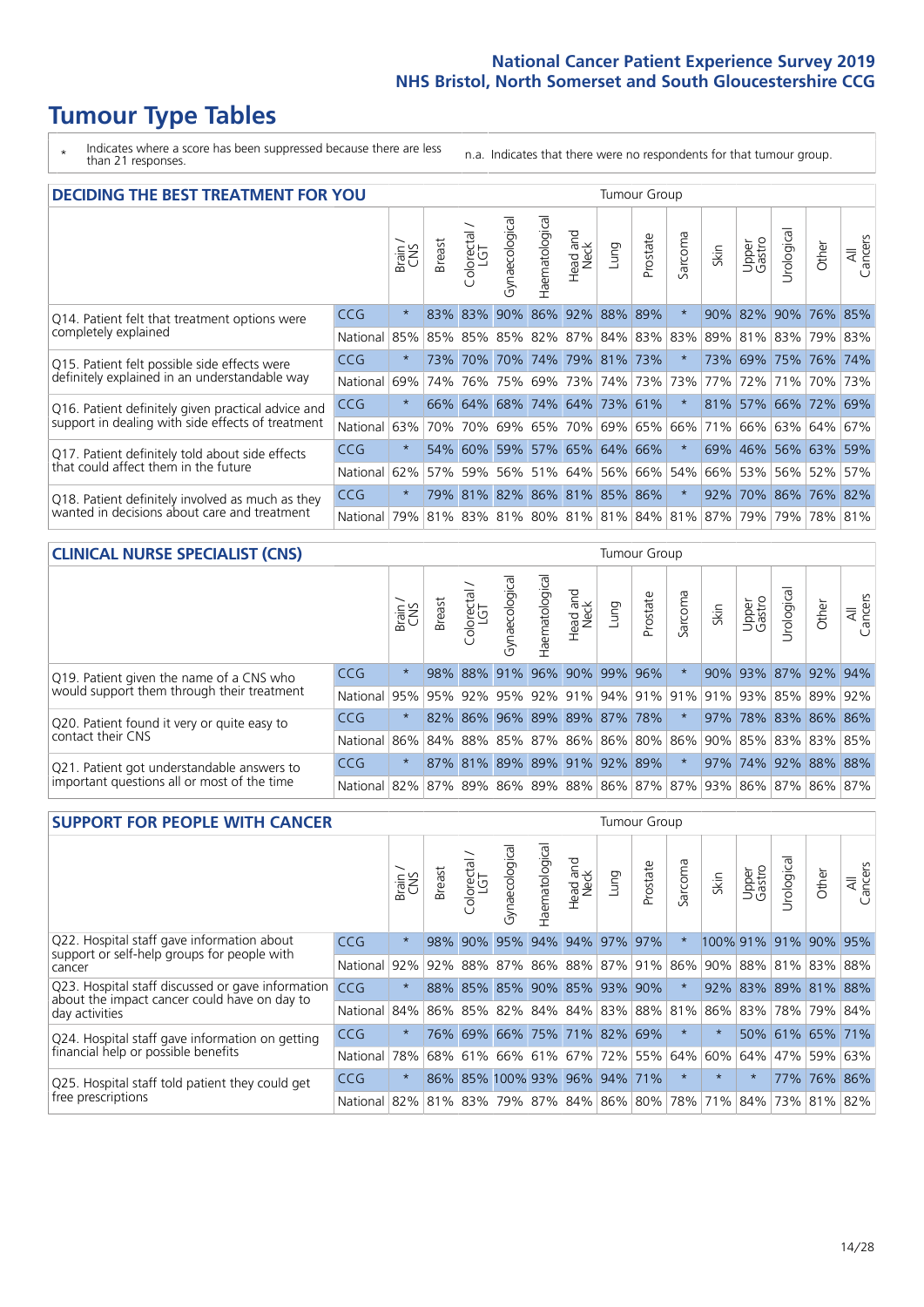# **Tumour Type Tables**

- \* Indicates where a score has been suppressed because there are less than 21 responses.
- n.a. Indicates that there were no respondents for that tumour group.

| <b>OPERATIONS</b>                                                                           |            |         |               |                       |                   |                |                  |                     | Tumour Group |         |                                                 |                 |            |             |                |  |
|---------------------------------------------------------------------------------------------|------------|---------|---------------|-----------------------|-------------------|----------------|------------------|---------------------|--------------|---------|-------------------------------------------------|-----------------|------------|-------------|----------------|--|
|                                                                                             |            | Brain   | <b>Breast</b> | olorectal<br>LGT<br>Ü | ত<br>Gynaecologic | Haematological | Head and<br>Neck | Lung                | Prostate     | Sarcoma | Skin                                            | Upper<br>Gastro | Urological | Other       | All<br>Cancers |  |
| Q27. Beforehand, patient had all the information                                            | <b>CCG</b> | $\star$ | 99%           | 99%                   | 96%               |                |                  | 93% 96% 100% 98%    |              |         | 94%                                             |                 |            | 96% 95% 97% |                |  |
| needed about the operation                                                                  | National   | 96%     | 97%           | 96%                   |                   |                |                  |                     |              |         | 96% 94% 96% 95% 97% 95% 96% 96% 95% 95% 95% 96% |                 |            |             |                |  |
| Q28. Afterwards, staff completely explained how<br>operation had gone in understandable way | <b>CCG</b> | $\star$ |               | 81% 82%               |                   |                |                  | 80% 79% 88% 88% 83% |              |         | 77%                                             | $\star$         |            | 73% 81% 80% |                |  |
|                                                                                             | National I | 76%     | 79%           | 83%                   |                   | 79% 78% 79%    |                  |                     |              |         | 79% 78% 80% 82% 79% 76% 77%                     |                 |            |             | 79%            |  |

#### **HOSPITAL CARE AS AN INPATIENT** Tumour Group

|                                                                                                   |              | Brain   | Breast | Colorectal /<br>LGT | Gynaecological              | Haematological      | Head and<br>Neck | Lung        | Prostate | Sarcoma | Skin    | Upper<br>Gastro | Urological                                          | Other       | All<br>Cancers |
|---------------------------------------------------------------------------------------------------|--------------|---------|--------|---------------------|-----------------------------|---------------------|------------------|-------------|----------|---------|---------|-----------------|-----------------------------------------------------|-------------|----------------|
| Q30. Hospital staff didn't talk in front of patient                                               | CCG          | $\star$ | 80%    | 74%                 |                             | 70% 85% 74% 89% 84% |                  |             |          | $\star$ | $\star$ |                 | 81% 84% 75% 80%                                     |             |                |
| as if patient wasn't there                                                                        | National     | 81%     |        | 86% 81%             | 83%                         | 84%                 |                  | 83% 81%     | 88%      | 86%     | 86%     |                 | 81% 83%                                             | 82%         | 84%            |
| Q31. Patient had confidence and trust in all<br>doctors treating them                             | CCG          | $\star$ |        | 81% 80%             |                             | 85% 82% 93% 86% 83% |                  |             |          | $\star$ | $\star$ | 89%             | 84%                                                 | 77% 83%     |                |
|                                                                                                   | National     | 82%     |        |                     | 83% 85% 83% 82% 87% 83% 89% |                     |                  |             |          | 86%     | 85%     |                 | 81% 85% 80% 84%                                     |             |                |
| Q32. Patient's family or someone close definitely                                                 | CCG          | $\star$ |        |                     | 71% 63% 82% 75% 81% 88%     |                     |                  |             | 74%      | $\star$ |         |                 | 65% 74% 66% 72%                                     |             |                |
| felt able to talk to a doctor                                                                     | National     | 67%     | 72%    | 73%                 |                             | 72% 74%             |                  | 75% 74%     | 72%      | 71%     | 74%     |                 | 73% 71%                                             | 69% 72%     |                |
| Q33. Patient had confidence and trust in all the                                                  | CCG          | $\star$ |        |                     | 65% 78% 75% 83% 74% 78% 80% |                     |                  |             |          | $\star$ | $\ast$  |                 | 62% 78% 72% 75%                                     |             |                |
| ward nurses treating them                                                                         | National     | 72%     | 73%    | 72%                 | 71%                         | 77%                 | 75%              | 77%         | 79%      | 74%     | 75%     | 73%             | 77%                                                 | 69%         | 74%            |
| Q34. Patient thought there were always or nearly<br>always enough nurses on duty to care for them | CCG          | $\star$ | 61%    | 76%                 | 78%                         |                     | 64% 85% 86%      |             | 78%      | $\star$ | $\star$ | 65%             | 71% 65%                                             |             | 71%            |
|                                                                                                   | National     | 68%     | 64%    | 62%                 | 63%                         | 63%                 | 65%              | 68%         | 72%      | 65%     | 70%     | 65%             | 66%                                                 | 60%         | 64%            |
| Q35. All hospital staff asked patient what name                                                   | CCG          | $\star$ |        | 66% 72%             |                             | 68% 67% 88% 65% 66% |                  |             |          | $\star$ | $\star$ |                 | 74% 73% 72% 70%                                     |             |                |
| they prefer to be called by                                                                       | National     | 68%     | 62%    |                     | 74% 65%                     | 72%                 |                  | 71% 76% 72% |          | 74%     | 70%     | 78%             | 76%                                                 | 69%         | 71%            |
| Q36. Patient always given enough privacy when                                                     | CCG          | $\star$ | 82%    |                     | 89% 80% 90% 85% 100% 91%    |                     |                  |             |          | $\star$ | $\star$ | 85%             |                                                     | 88% 91% 88% |                |
| discussing condition or treatment                                                                 | National     | 78%     |        |                     | 84% 85% 81% 86% 87% 84% 88% |                     |                  |             |          | 84%     | 84%     | 84%             |                                                     | 85% 82% 85% |                |
| Q37. Patient definitely found hospital staff to                                                   | <b>CCG</b>   | $\star$ | 48%    | 58%                 |                             | 44% 66% 64% 69%     |                  |             | 56%      | $\star$ | $\star$ | $\star$         |                                                     | 50% 50%     | 55%            |
| discuss worries or fears during their inpatient visit                                             | National     | 45%     |        |                     | 51% 55% 51% 56% 52% 49% 53% |                     |                  |             |          |         | 54% 51% | 53%             | 49%                                                 | 46% 52%     |                |
| Q38. Hospital staff definitely did everything they                                                | CCG          | $\star$ |        |                     | 85% 83% 92% 92% 85% 88% 78% |                     |                  |             |          | $\star$ | $\star$ | 77%             |                                                     | 78% 86% 85% |                |
| could to help control pain                                                                        | National     | 85%     | 83%    | 84%                 | 82%                         |                     |                  | 82% 80% 84% | 85%      | 83%     | 85%     | 82%             |                                                     | 81% 82% 83% |                |
| Q39. Patient always felt they were treated with                                                   | CCG          | $\star$ | 82%    |                     | 89% 87% 94% 93% 92% 91%     |                     |                  |             |          | $\star$ | $\star$ |                 | 81% 92% 83% 88%                                     |             |                |
| respect and dignity while in hospital                                                             | National     | 85%     |        |                     | 87% 87% 85% 89% 87% 88% 91% |                     |                  |             |          | 89%     | 89%     |                 | 88% 90% 86% 88%                                     |             |                |
| Q40. Patient given clear written information<br>about what should or should not do after leaving  | CCG          | $\star$ |        | 91% 86%             |                             | 94% 95% 92% 80%     |                  |             | 92%      | $\star$ | $\star$ |                 | 65% 91% 80% 88%                                     |             |                |
| hospital                                                                                          | National 80% |         | 89%    |                     | 86% 86% 83% 87% 82%         |                     |                  |             | 91%      | 85%     | 90%     |                 | 82% 87% 83% 86%                                     |             |                |
| Q41. Hospital staff told patient who to contact<br>if worried about condition or treatment after  | CCG          | $\star$ | 97%    |                     | 97% 96% 97% 93% 91% 97%     |                     |                  |             |          | $\star$ | $\star$ |                 | 81% 93% 90% 94%                                     |             |                |
| leaving hospital                                                                                  | National     | 94%     |        |                     |                             |                     |                  |             |          |         |         |                 | 95% 95% 93% 96% 93% 92% 96% 94% 95% 92% 92% 93% 94% |             |                |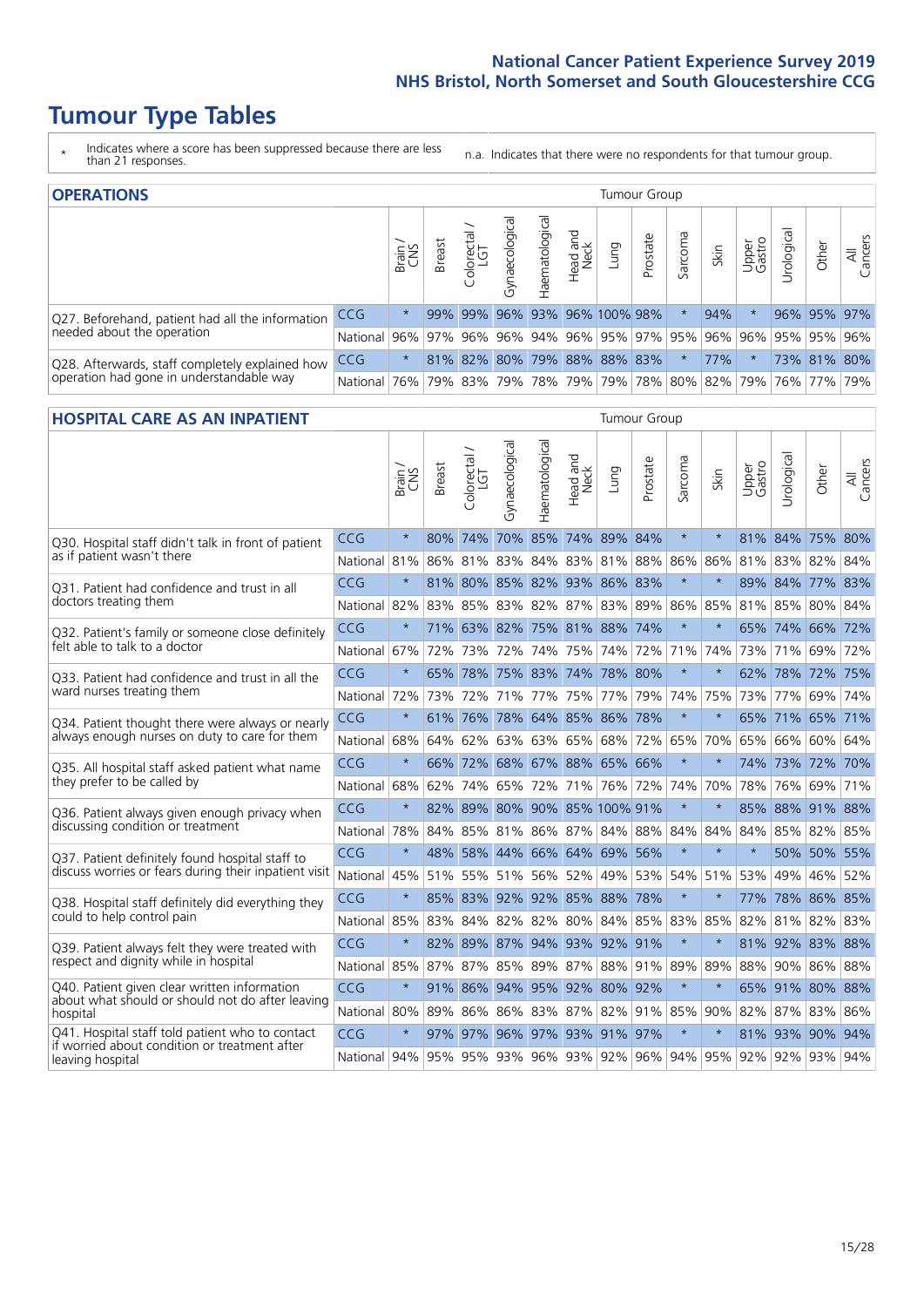# **Tumour Type Tables**

- \* Indicates where a score has been suppressed because there are less than 21 responses.
- n.a. Indicates that there were no respondents for that tumour group.

| <b>HOSPITAL CARE AS A DAY PATIENT / OUTPATIENT</b>                                                                    |            |         |        |                                   |                |                |                         |         |          |         | <b>Tumour Group</b> |                 |            |         |                |  |  |  |  |  |
|-----------------------------------------------------------------------------------------------------------------------|------------|---------|--------|-----------------------------------|----------------|----------------|-------------------------|---------|----------|---------|---------------------|-----------------|------------|---------|----------------|--|--|--|--|--|
|                                                                                                                       |            | Brain   | Breast | ∽<br>olorectal /<br>LGT<br>$\cup$ | Gynaecological | Haematological | ead and<br>Neck<br>Head | Lung    | Prostate | Sarcoma | Skin                | Upper<br>Gastro | Urological | Other   | All<br>Cancers |  |  |  |  |  |
| Q43. Patient definitely found hospital staff to                                                                       | CCG        | $\star$ | 67%    | 70%                               | 78%            | 79%            | 74%                     | 76%     | 65%      | $\ast$  | 85%                 | 67%             | 67%        | 72%     | 72%            |  |  |  |  |  |
| discuss worries or fears during their outpatient or<br>day case visit                                                 | National   | 66%     | 68%    | 73%                               | 70%            | 73%            | 72%                     | 70%     | 74%      | 72%     | 72%                 | 71%             | 67%        | 68%     | 71%            |  |  |  |  |  |
| Q44. Cancer doctor had the right documents at<br>patient's last outpatient appointment                                | <b>CCG</b> | $\star$ | 97%    | 97%                               | 96%            |                | 96% 100% 99%            |         | 97%      | $\star$ |                     | 98% 100% 98%    |            | 95%     | 97%            |  |  |  |  |  |
|                                                                                                                       | National   | 94%     | 96%    | 96%                               | 96%            | 97%            |                         | 96% 96% | 96%      | 96%     | 96%                 |                 | 94% 96%    | 95%     | 96%            |  |  |  |  |  |
| Q46. Beforehand patient completely had                                                                                | <b>CCG</b> | $\star$ | 83%    | 68%                               |                |                | 77% 94% 96% 83% 77%     |         |          | $\star$ | $\star$             | $\star$         | $\star$    | 85% 82% |                |  |  |  |  |  |
| all information needed about radiotherapy<br>treatment                                                                | National   | 91%     | 88%    | 83%                               | 88%            |                | 84% 86% 86%             |         | 88%      | 88%     | 84%                 | 86%             | 83%        | 84%     | 86%            |  |  |  |  |  |
| Q47. Patient completely given understandable                                                                          | CCG        | $\star$ | 62%    |                                   |                | 83%            | 59%                     | 52%     | 52%      | $\star$ |                     |                 | $\star$    | 65%     | 64%            |  |  |  |  |  |
| information about whether radiotherapy was<br>working                                                                 | National   | 56%     | 60%    | 57%                               | 61%            | 62%            | 63%                     | 59%     | 60%      | 67%     | 57%                 | 52%             | 59%        | 59%     | 60%            |  |  |  |  |  |
| Q49. Beforehand patient completely had all                                                                            | CCG        | $\star$ | 81%    |                                   | 75% 82%        | 91%            | $\star$                 | 92%     | $\star$  | $\star$ |                     |                 | 76% 87%    | 83% 85% |                |  |  |  |  |  |
| information needed about chemotherapy<br>treatment                                                                    | National   | 80%     | 82%    |                                   | 86% 87%        | 85%            | 79%                     | 84%     | 86%      | 86%     | 90%                 |                 | 84% 85%    | 85% 84% |                |  |  |  |  |  |
| Q50. Patient given enough information about<br>whether chemotherapy was working in a<br>completely understandable way | <b>CCG</b> | $\star$ | 65%    | 51%                               | 64%            | 81%            | $\star$                 | 67%     | $\star$  | $\star$ | $\star$             | 62%             | $\star$    | 67%     | 69%            |  |  |  |  |  |
|                                                                                                                       | National   | 54%     | 62%    | 64%                               | 68%            | 75%            |                         | 57% 67% | 66%      | 71%     | 79%                 | 61%             | 68%        | 69%     | 68%            |  |  |  |  |  |

#### **HOME CARE AND SUPPORT** Tumour Group

|                                                                                                                   |                      | Brain   | <b>Breast</b> | Colorectal<br>LGT | $\overline{\sigma}$<br>Gynaecologic | Haematological | Head and<br>Neck | <b>Lung</b>                 | Prostate | Sarcoma | Skin                                                    | Upper<br>Gastro | rological | Other                 | All<br>Cancers |
|-------------------------------------------------------------------------------------------------------------------|----------------------|---------|---------------|-------------------|-------------------------------------|----------------|------------------|-----------------------------|----------|---------|---------------------------------------------------------|-----------------|-----------|-----------------------|----------------|
|                                                                                                                   |                      |         |               |                   |                                     |                |                  |                             |          |         |                                                         |                 |           |                       |                |
| Q51. Hospital staff definitely gave family or<br>someone close all the information needed to<br>help care at home | <b>CCG</b>           | $\star$ | 59%           | 60%               |                                     |                |                  | 52% 70% 76% 66% 59%         |          |         | 72%                                                     |                 |           | 51% 62% 64% 63%       |                |
|                                                                                                                   | National             | 58%     |               | 58% 63%           |                                     |                |                  |                             |          |         | 57% 62% 67% 59% 61% 62% 65%                             |                 |           | 60%   59%   55%   60% |                |
| Q52. Patient definitely given enough support                                                                      | <b>CCG</b>           | $\star$ |               |                   |                                     |                |                  | 45% 56% 54% 47% 78% 60% 38% |          |         | $\star$                                                 | $\star$         |           | 46% 50% 49%           |                |
| from health or social services during treatment                                                                   | National             |         |               |                   |                                     |                |                  |                             |          |         | 42% 52% 60% 45% 51% 59% 50% 48% 53% 57% 54% 48% 51% 52% |                 |           |                       |                |
| Q53. Patient definitely given enough support<br>from health or social services after treatment                    | <b>CCG</b>           | $\star$ |               | 35% 44%           |                                     | 58% 53%        | $\star$          |                             | 58% 42%  |         |                                                         |                 |           | 38% 55% 54% 49%       |                |
|                                                                                                                   | National 39% 41% 53% |         |               |                   |                                     |                |                  | 39% 43% 56% 40% 46%         |          |         | 48% 59%                                                 | 47%             | 44%       | 44%                   | 45%            |

| <b>CARE FROM YOUR GENERAL PRACTICE</b>                                                                     |              |         |               |                   |                          |                |                  |                                                         | <b>Tumour Group</b> |         |      |                     |                       |       |                |  |  |  |
|------------------------------------------------------------------------------------------------------------|--------------|---------|---------------|-------------------|--------------------------|----------------|------------------|---------------------------------------------------------|---------------------|---------|------|---------------------|-----------------------|-------|----------------|--|--|--|
|                                                                                                            |              | Brain   | <b>Breast</b> | Colorectal<br>LGT | $\sigma$<br>Gynaecologic | Haematological | Head and<br>Neck | Lung                                                    | Prostate            | Sarcoma | Skin | Upper<br>Gastro     | $\sigma$<br>Urologica | Other | All<br>Cancers |  |  |  |
| Q54. GP given enough information about                                                                     | <b>CCG</b>   | $\star$ |               |                   |                          |                |                  | 98% 94% 96% 96% 94% 100% 96%                            |                     |         |      | 93% 97% 97% 96% 96% |                       |       |                |  |  |  |
| patient's condition and treatment                                                                          | National 91% |         |               |                   |                          |                |                  | 96% 95% 95% 96% 94% 94% 96% 94% 96% 93% 93% 95% 94% 95% |                     |         |      |                     |                       |       |                |  |  |  |
| Q55. General practice staff definitely did<br>everything they could to support patient during<br>treatment | <b>CCG</b>   | $\star$ |               |                   |                          |                |                  | 56% 61% 57% 66% 65% 72% 59%                             |                     | $\star$ |      | 62% 73% 69% 63% 62% |                       |       |                |  |  |  |
|                                                                                                            | National     | 55%     |               | 58% 59%           |                          |                |                  | 56% 56% 59% 56% 64% 56% 65% 59% 59% 55% 58%             |                     |         |      |                     |                       |       |                |  |  |  |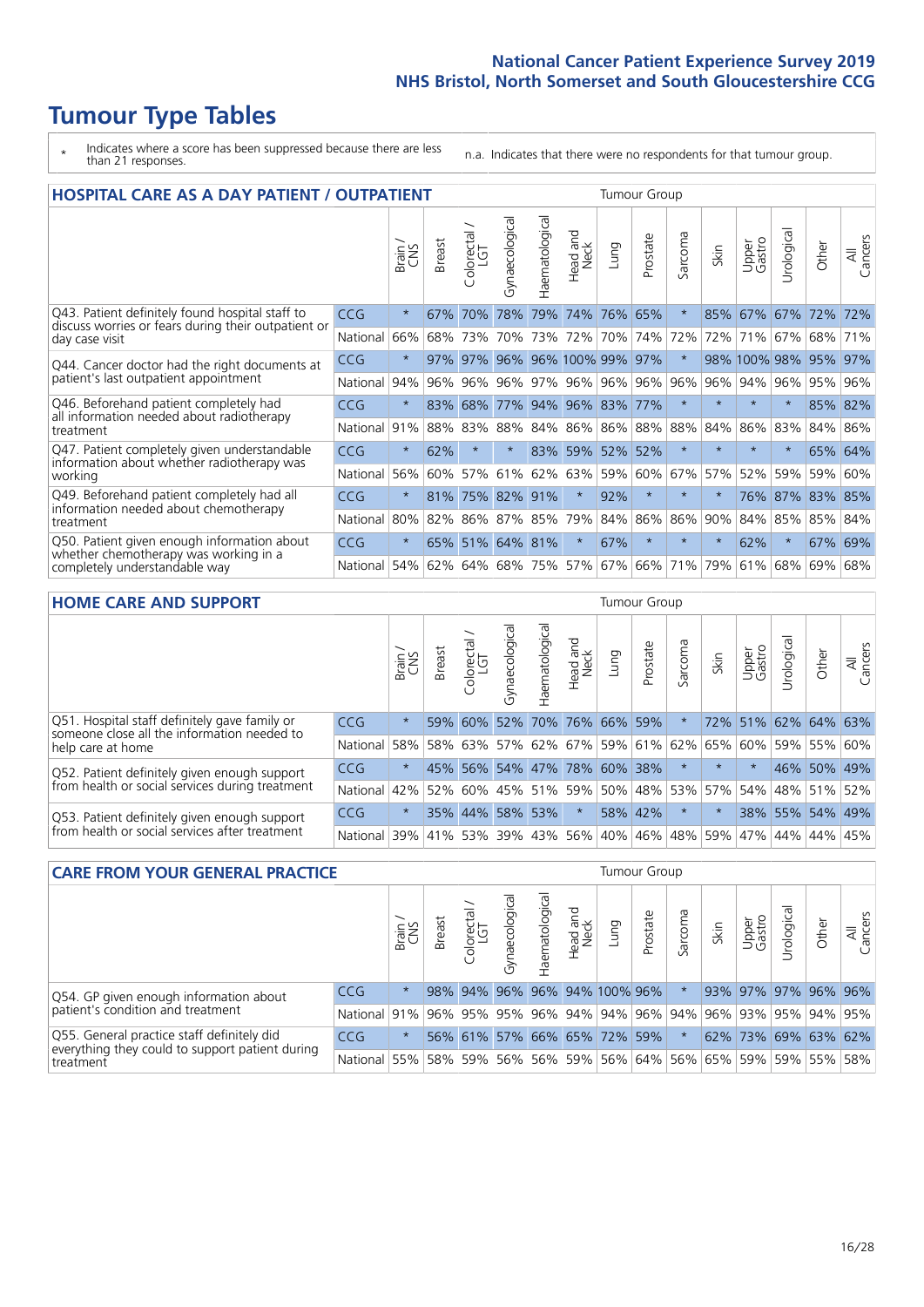## **Tumour Type Tables**

- \* Indicates where a score has been suppressed because there are less than 21 responses.
- n.a. Indicates that there were no respondents for that tumour group.

| <b>YOUR OVERALL NHS CARE</b>                                                                                     |          |              |        |                            |                             |                     |                        |         | <b>Tumour Group</b> |         |      |                 |            |                 |                |  |  |  |  |
|------------------------------------------------------------------------------------------------------------------|----------|--------------|--------|----------------------------|-----------------------------|---------------------|------------------------|---------|---------------------|---------|------|-----------------|------------|-----------------|----------------|--|--|--|--|
|                                                                                                                  |          | Brain<br>CNS | Breast | $\frac{1}{2}$ Colorectal / | Gynaecological              | Haematological      | ad and<br>Neck<br>Head | Lung    | Prostate            | Sarcoma | Skin | Upper<br>Gastro | Jrological | Other           | All<br>Cancers |  |  |  |  |
| Q56. Different people treating and caring for<br>patient always work well together to give best<br>possible care | CCG      | $\star$      |        | 72% 65%                    | 80%                         |                     | 82% 82% 81%            |         | 76%                 | $\star$ | 80%  | 67%             | 78% 76%    |                 | 76%            |  |  |  |  |
|                                                                                                                  | National | 60%          | 73%    | 73%                        | 69%                         | 75%                 | 73%                    | 73%     | 75%                 | 70%     | 79%  | 69%             | 74%        | 68%             | 73%            |  |  |  |  |
|                                                                                                                  | CCG      | $\star$      |        | 36% 45%                    |                             | 38% 39% 30% 41% 40% |                        |         |                     | $\star$ | 43%  | 30% 42% 29%     |            |                 | 38%            |  |  |  |  |
| Q57. Patient given a care plan                                                                                   | National | 36%          | 41%    | 40%                        | 34%                         | 36%                 |                        | 39% 36% | 40%                 | 34%     | 44%  | $36\%$          | 33% 31%    |                 | 38%            |  |  |  |  |
| Q58. Overall the administration of care was good                                                                 | CCG      | $\star$      |        | 89% 83%                    | 87% 93% 95% 87% 86%         |                     |                        |         |                     | $\star$ |      | 94% 88% 91% 88% |            |                 | 89%            |  |  |  |  |
| or very good                                                                                                     | National | 85%          |        | 90% 88%                    | 87% 91% 90% 90% 88%         |                     |                        |         |                     | 88%     |      |                 |            | 90% 86% 85% 87% | 89%            |  |  |  |  |
| Q59. Patient felt length of time for attending                                                                   | CCG      | $\star$      |        |                            | 67% 68% 63% 68% 88% 77% 68% |                     |                        |         |                     | $\star$ | 84%  | 71% 78% 65%     |            |                 | 70%            |  |  |  |  |
| clinics and appointments for cancer was about<br>right                                                           | National | 58%          | 68%    | 73%                        | 66% 66% 71%                 |                     |                        | 71% 76% |                     | 68%     | 73%  | 66%             | 75% 64%    |                 | 69%            |  |  |  |  |
| Q60. Someone discussed with patient whether                                                                      | CCG      | $\star$      | 34%    |                            | 46% 31% 42% 37% 46% 46%     |                     |                        |         |                     | $\star$ | 26%  | 39%             | 26% 38%    |                 | 38%            |  |  |  |  |
| they would like to take part in cancer research                                                                  | National | 42%          | 30%    | 32%                        | 31%                         | 33%                 | 21%                    | 34% 31% |                     | 36%     | 20%  | 36%             | 21%        | 32%             | 30%            |  |  |  |  |
| Q61. Patient's average rating of care scored from<br>very poor to very good                                      | CCG      | $\star$      | 8.8    | 8.5                        | 8.7                         | 9.1                 | 9.1                    | 9.1     | 8.8                 | $\star$ | 9.1  | 8.8             | 8.9        | 8.9             | 8.9            |  |  |  |  |
|                                                                                                                  | National | 8.6          | 8.9    | 8.8                        | 8.7                         | 8.9                 | 8.8                    | 8.8     | 8.8                 | 8.8     | 8.9  | 8.7             | 8.7        | 8.7             | 8.8            |  |  |  |  |
|                                                                                                                  |          |              |        |                            |                             |                     |                        |         |                     |         |      |                 |            |                 |                |  |  |  |  |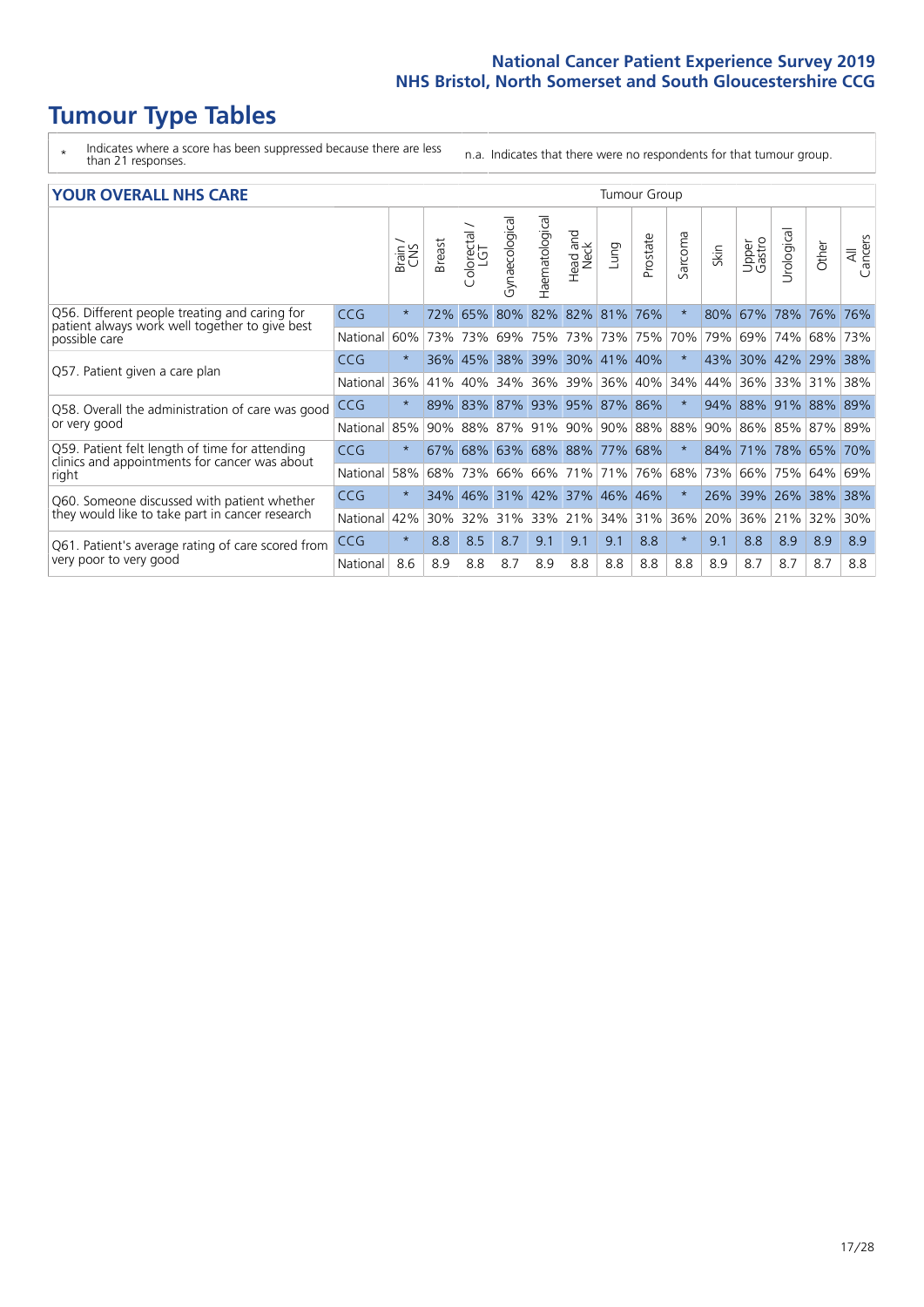### **Year on Year Charts**





#### **DIAGNOSTIC TESTS**





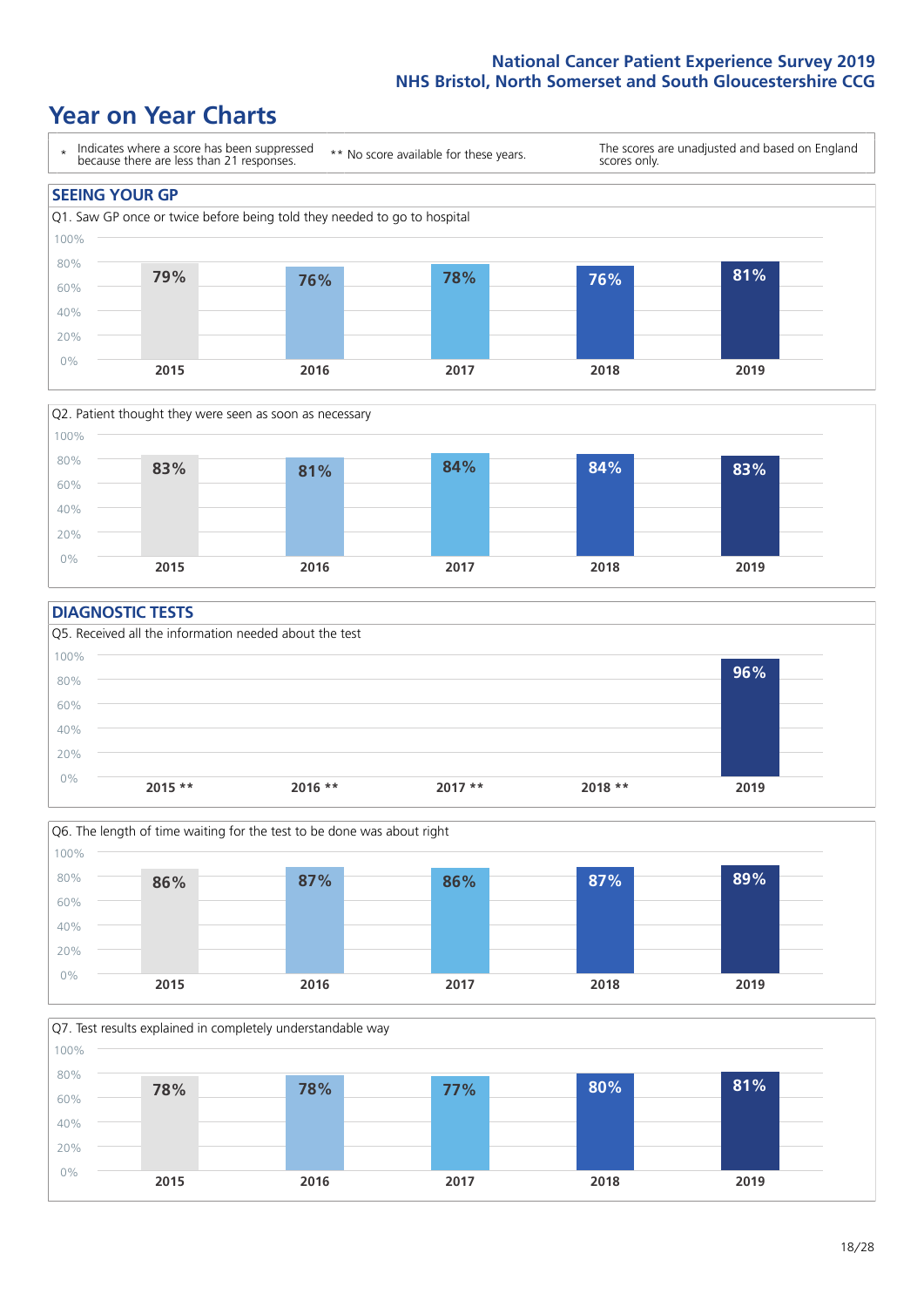### **Year on Year Charts**









#### **DECIDING THE BEST TREATMENT FOR YOU** Q14. Patient felt that treatment options were completely explained 0% 20% 40% 60% 80% 100% **2015 2016 2017 2018 2019 82% 80% 81% 83% 85%**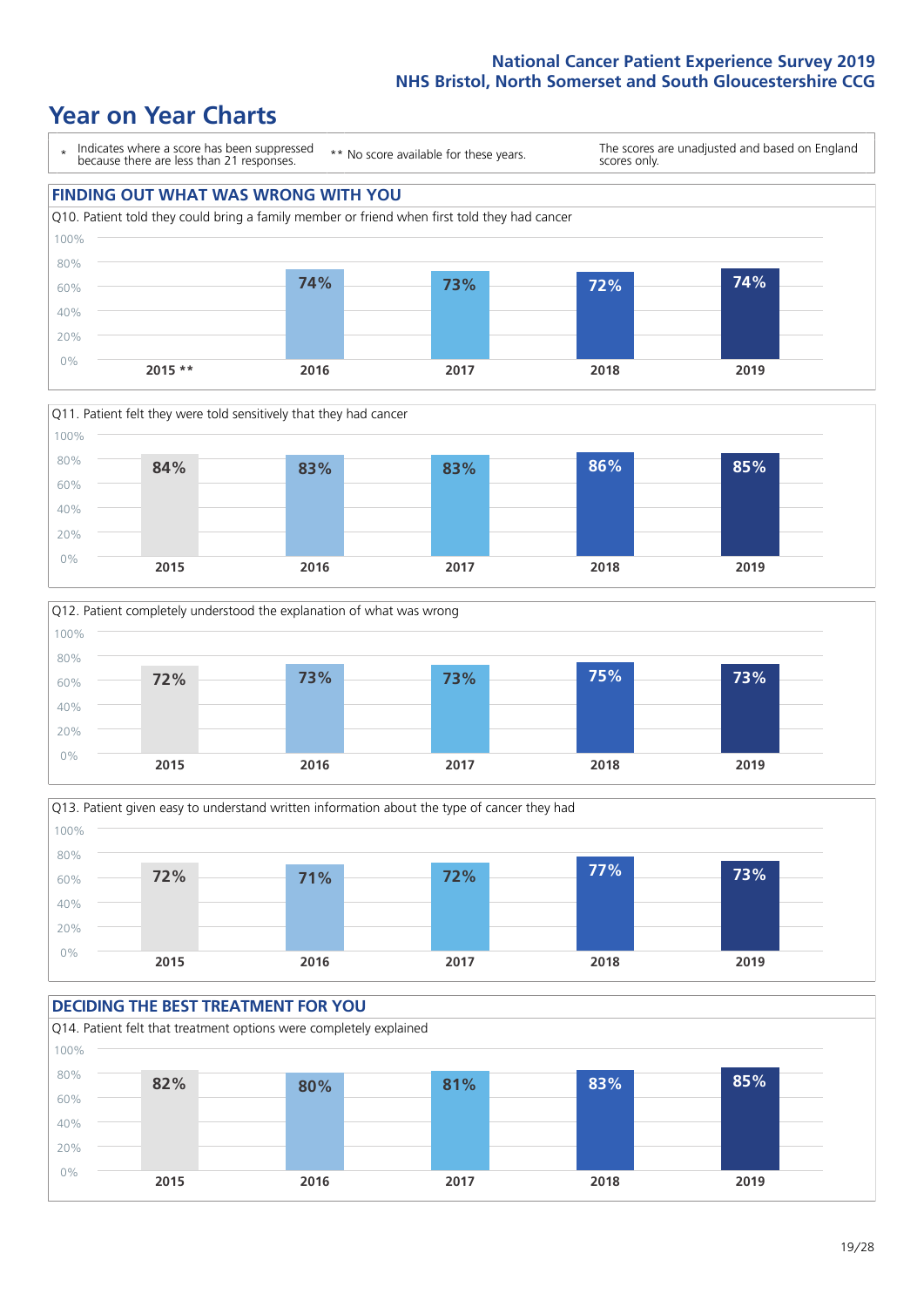### **Year on Year Charts**







Q18. Patient definitely involved as much as they wanted in decisions about care and treatment  $0%$ 20% 40% 60% 80% 100% **2015 \*\* 2016 \*\* 2017 \*\* 2018 \*\* 2019 82%**

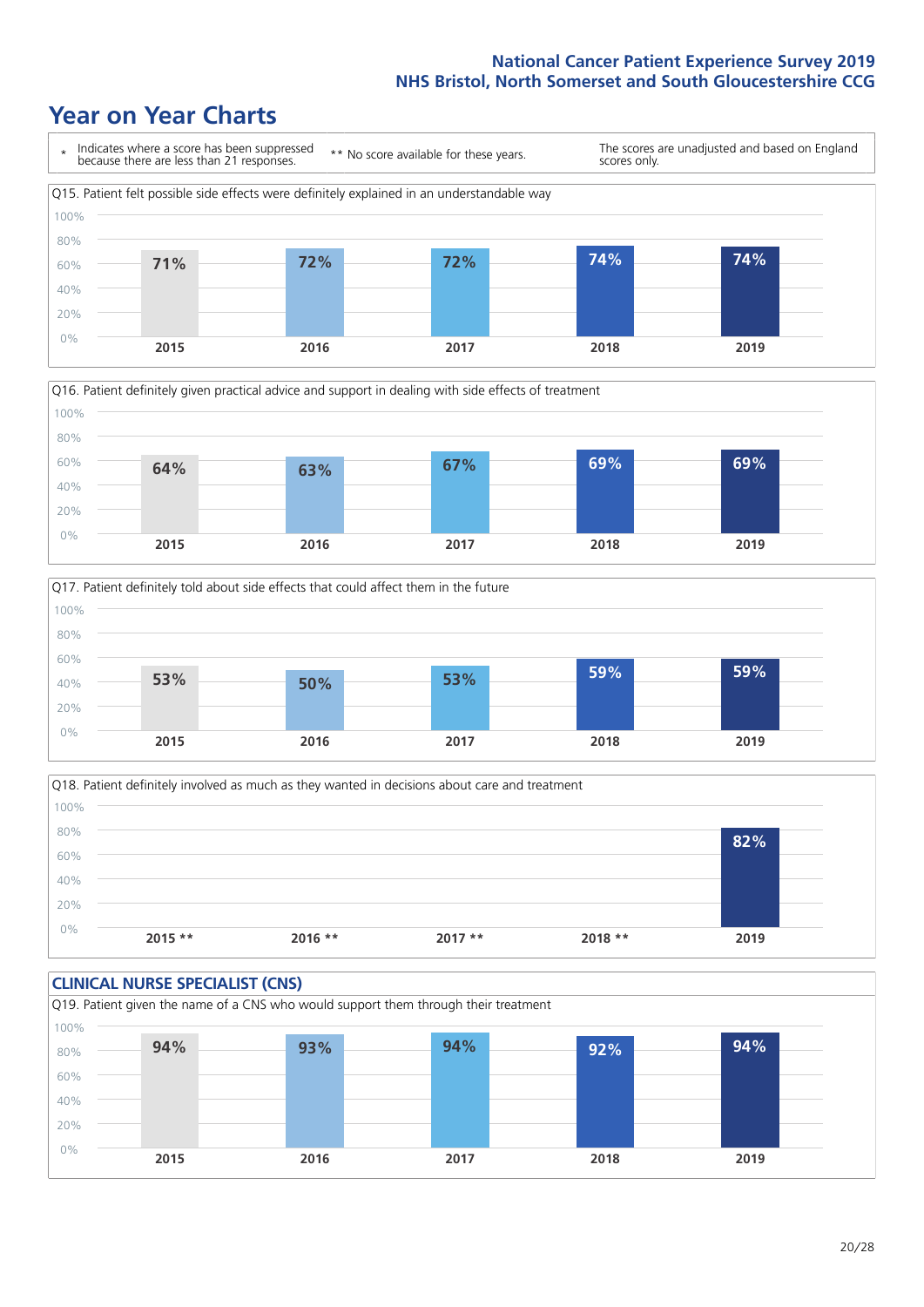### **Year on Year Charts**









Q24. Hospital staff gave information on getting financial help or possible benefits 0% 20% 40% 60% 80% 100% **2015 2016 2017 2018 2019 59% 61% 58% 66% 71%**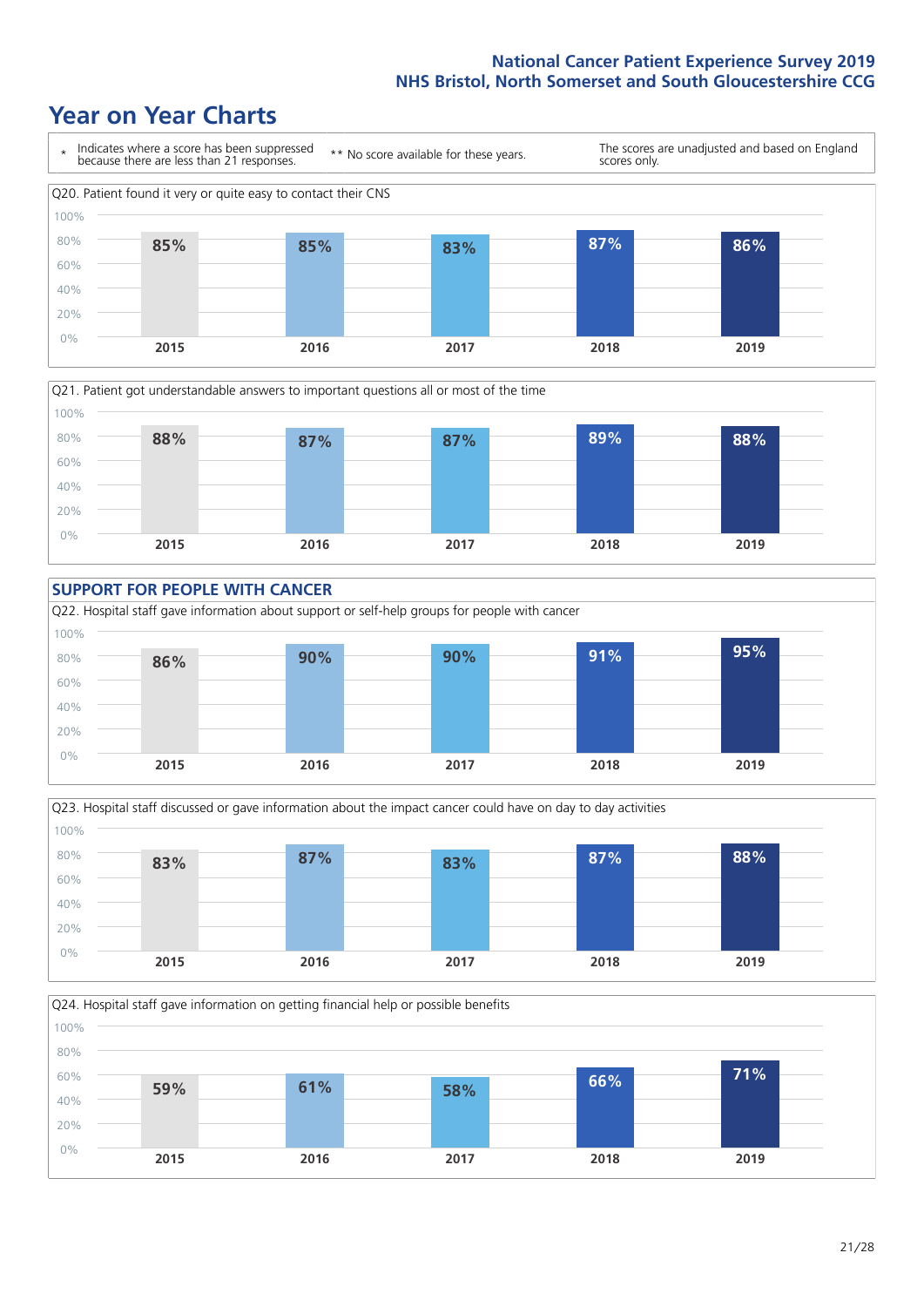### **Year on Year Charts**



#### **OPERATIONS**





#### **HOSPITAL CARE AS AN INPATIENT** Q30. Hospital staff didn't talk in front of patient as if patient wasn't there 0% 20% 40% 60% 80% 100% **2015 \*\* 2016 \*\* 2017 \*\* 2018 \*\* 2019 80%**

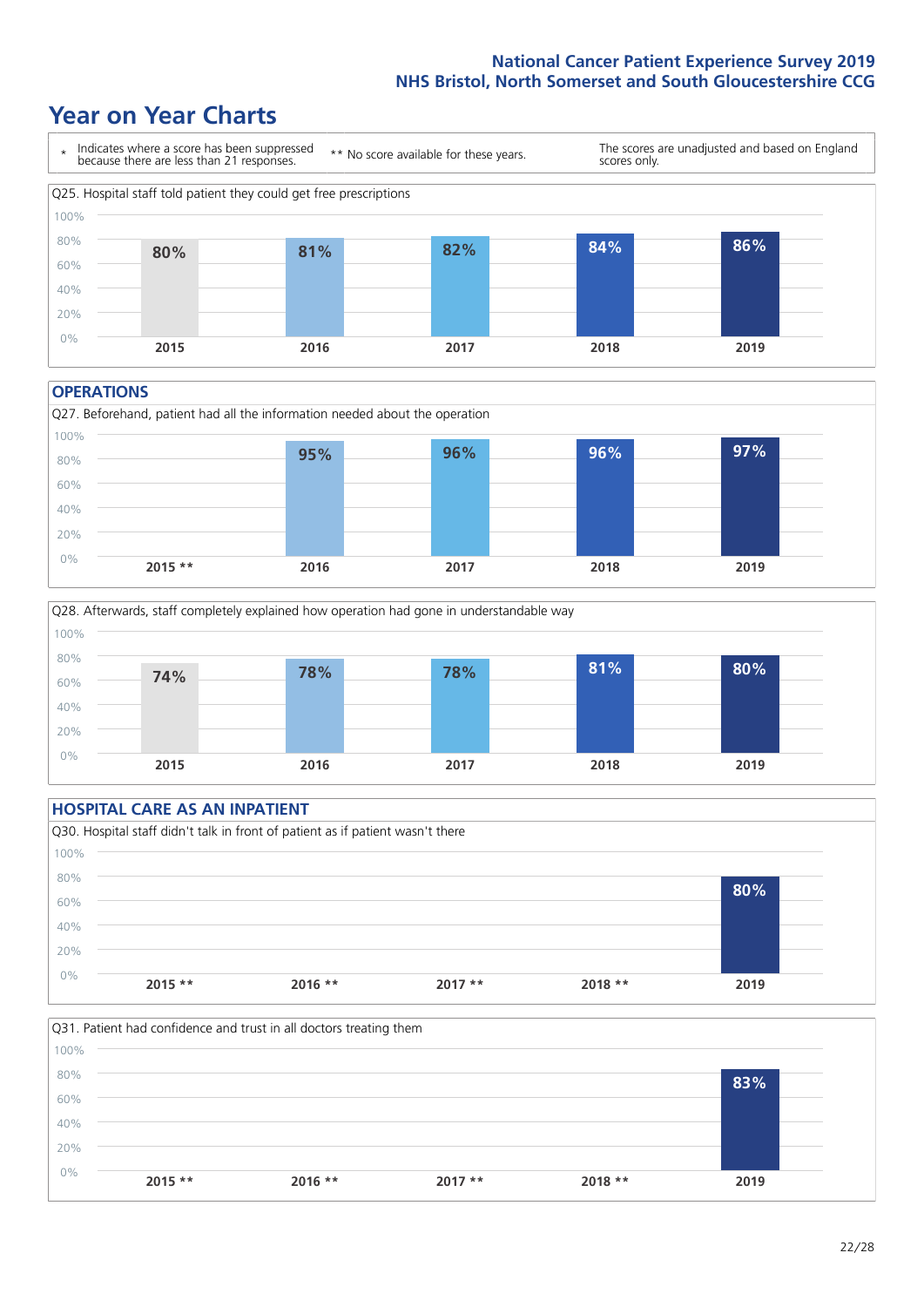### **Year on Year Charts**









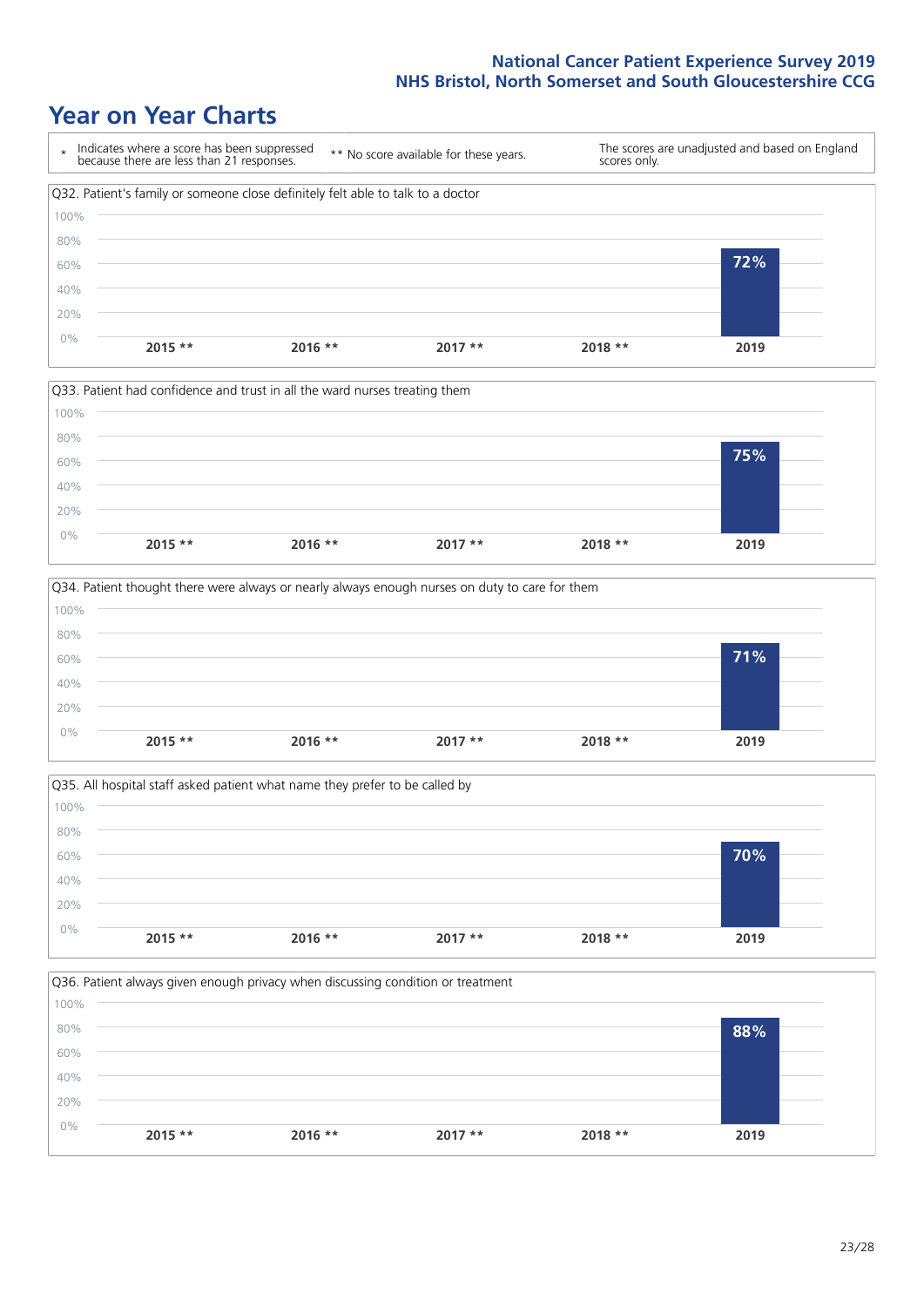### **Year on Year Charts**









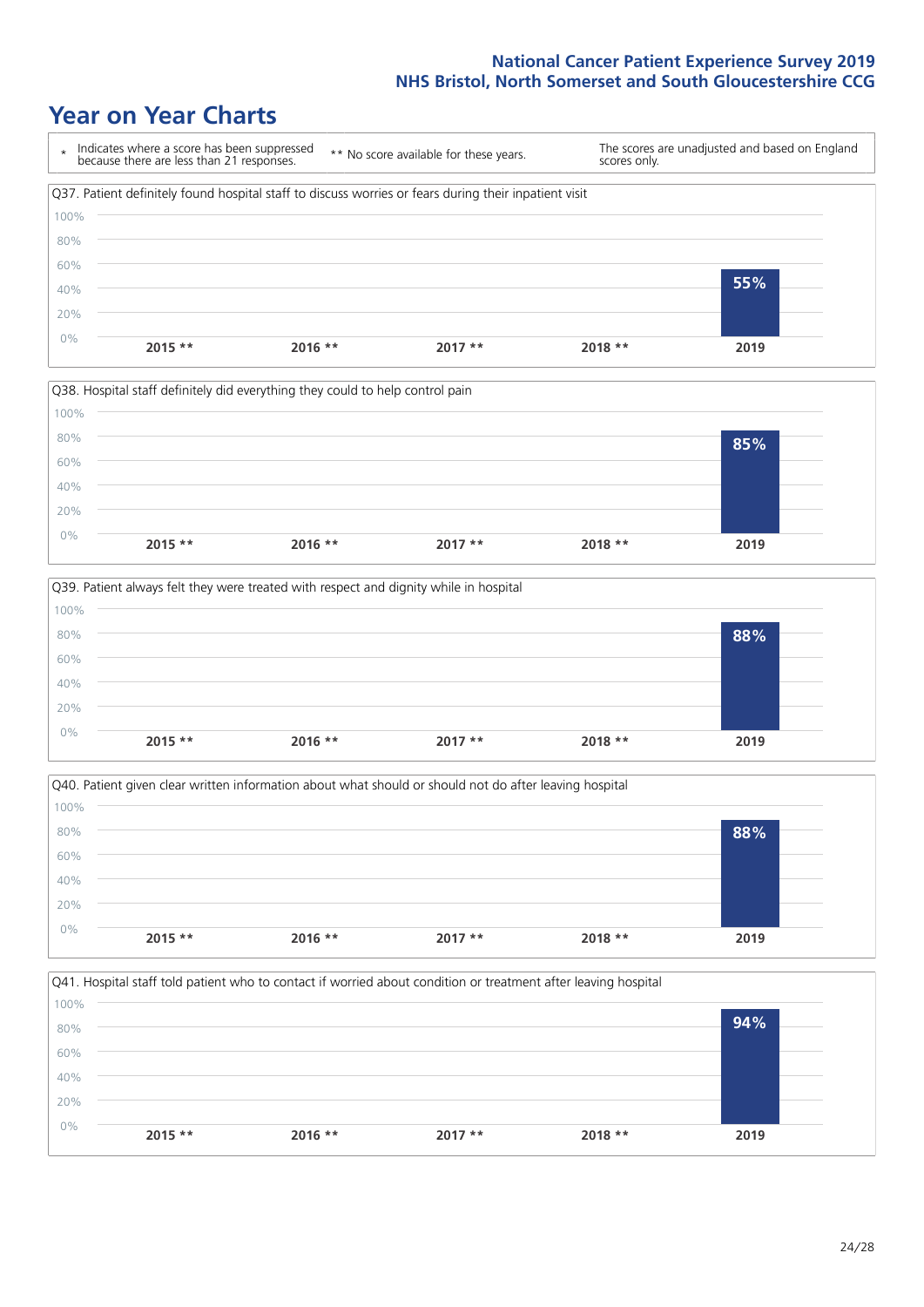### **Year on Year Charts**

\* Indicates where a score has been suppressed because there are less than 21 responses. \*\* No score available for these years. The scores are unadjusted and based on England scores only. **HOSPITAL CARE AS A DAY PATIENT / OUTPATIENT**









Q49. Beforehand patient completely had all information needed about chemotherapy treatment 0% 20% 40% 60% 80% 100% **2015 2016 2017 2018 2019 81% 82% 81% 84% 85%**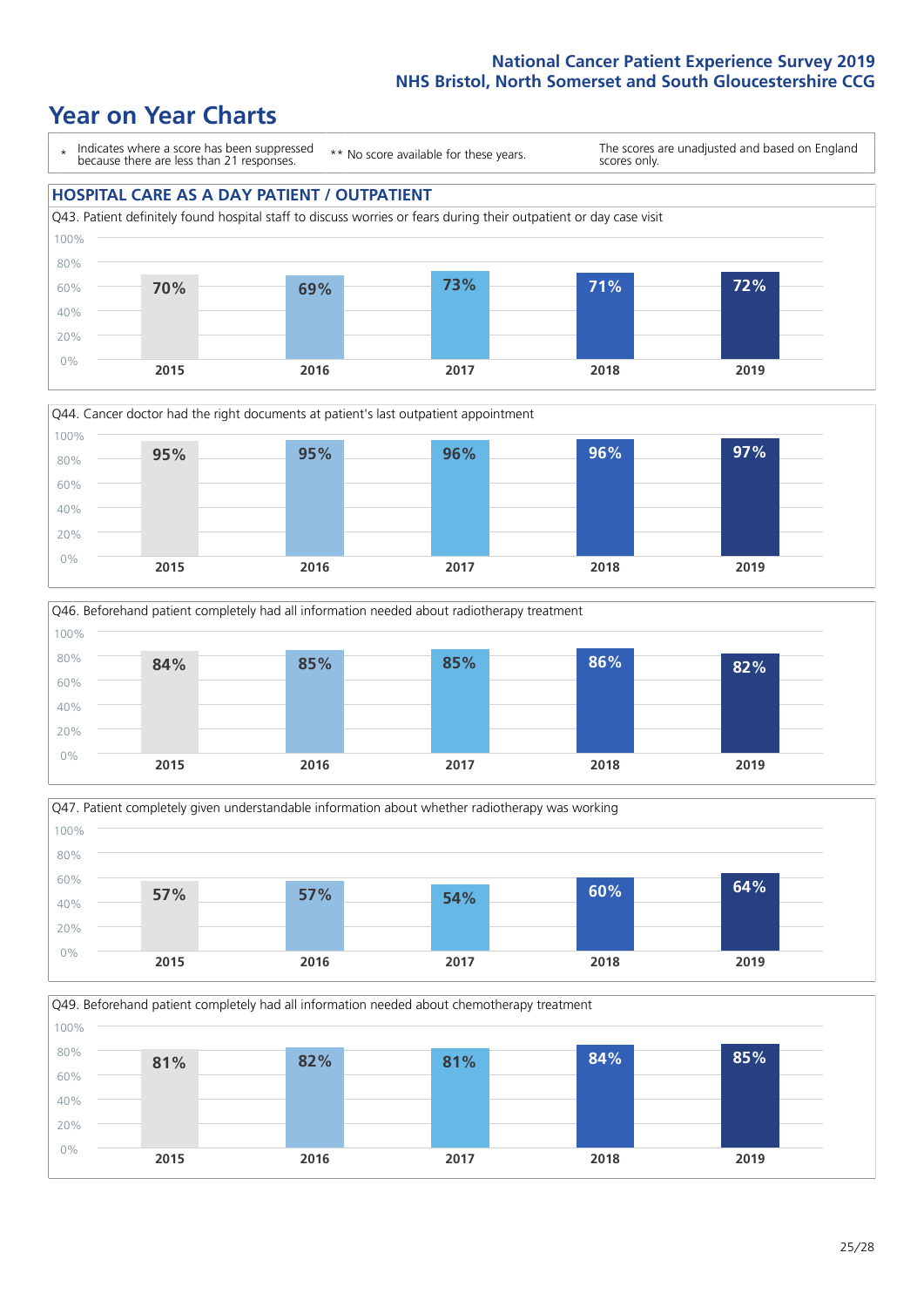### **Year on Year Charts**



#### **HOME CARE AND SUPPORT**







#### **CARE FROM YOUR GENERAL PRACTICE** Q54. GP given enough information about patient's condition and treatment 0% 20% 40% 60% 80% 100% **2015 2016 2017 2018 2019 94% 96% 95% 97% 96%**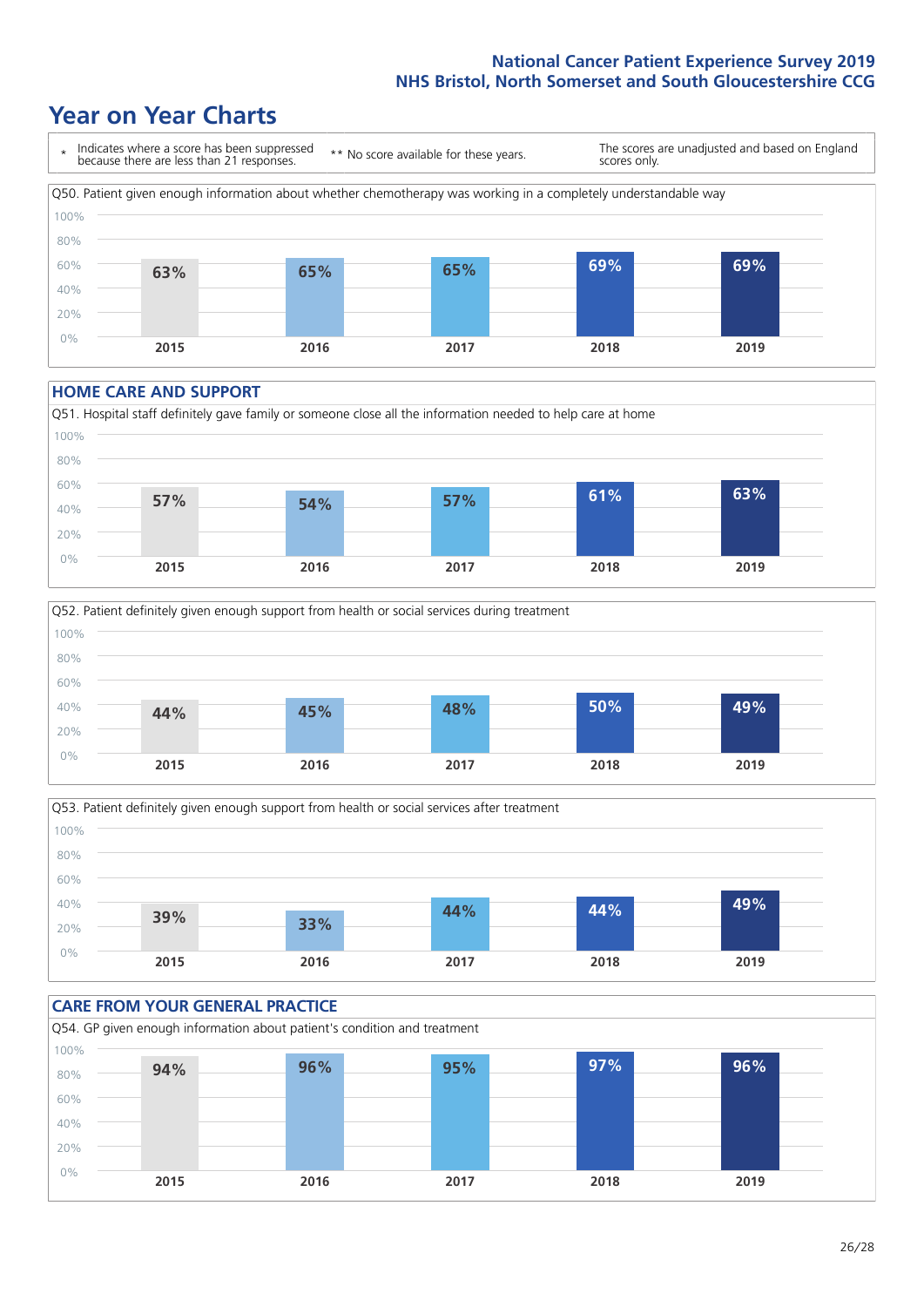### **Year on Year Charts**



#### **YOUR OVERALL NHS CARE**

0% 20%







**2015 2016 2017 2018 2019**

Q59. Patient felt length of time for attending clinics and appointments for cancer was about right 40% 60% 80% 100% **68% 70% 70% 71% 70%**